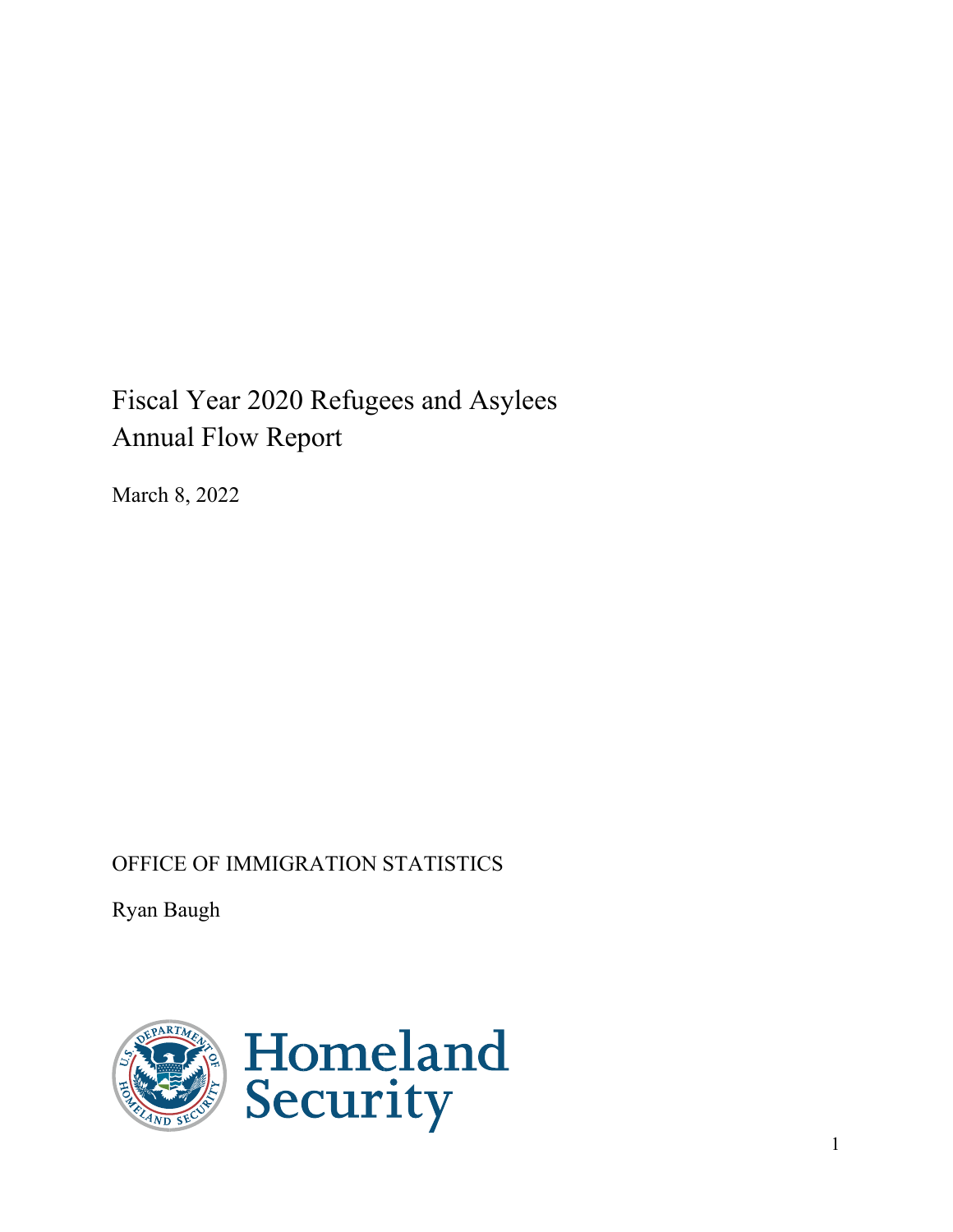The United States provides protection to certain persons who have been persecuted or have a well-founded fear of persecution through two programs: a refugee program for persons outside the United States and their eligible relatives, and an asylum program for persons physically present or arriving in the United States and their eligible relatives.[1](#page-1-0) The *2020 Refugee and Asylees Annual Flow Report*, authored by the Office of Immigration Statistics (OIS) in the Department of Homeland Security (DHS), presents information on persons admitted to the United States as refugees, those who applied for asylum in the United States, and those granted asylum in the United States in Fiscal Year (FY)  $2020^{2,3}$  $2020^{2,3}$  $2020^{2,3}$  $2020^{2,3}$ 

#### Summary

A total of 11,840 persons were admitted to the United States as refugees during 2020, including 5,1[4](#page-1-3)2 as principal refugees and 6,698 as derivative refugees.<sup>4</sup> The leading countries of nationality for refugees admitted during this period were the Democratic Republic of the Congo (Congo), Burma, and Ukraine. The United States provided protection to an additional 31,429 individuals who were granted affirmative or defensive asylum during  $2020$ ,<sup>[5](#page-1-4)</sup> including 16,864 individuals who were granted asylum affirmatively by  $\text{DHS},^6$  $\text{DHS},^6$  and 14,565 individuals who were granted asylum defensively by the U.S. Department of Justice (DOJ). An additional 1,530 individuals received derivative asylum or refugee status while residing in the United States based on a relative's refugee or asylum grant,<sup>[7](#page-1-6)</sup> and 2,528 individuals who approved for derivative asylum abroad and were issued travel documents that allow their travel to the United States.<sup>[8](#page-1-7)</sup> The leading countries of nationality for persons granted either affirmative or defensive asylum were the People's Republic of China (China), Venezuela, and El Salvador.

<span id="page-1-0"></span> $1$  Additionally, U.S. law bars removing individuals to a country where their "life or freedom would be threatened ... because of the alien's race, religion, nationality, membership in a particular social group, or political opinion." INA  $\S$  241(b)(3)(A); 8 U.S.C. 1231(b)(3)(A). This is known as statutory withholding of removal. See 8 CFR  $\S$  208.16(a)-(b). Pursuant to the Convention Against Torture, the United States is obligated to provide protection to individuals where there are substantial grounds to believe they would be in danger of being subjected to torture. Individuals may seek withholding or deferral of removal under the regulations implementing the Convention Against Torture. See 8 CFR §§ 208.13(c)(1), 208.16, 208.17.

<span id="page-1-1"></span> $2$  In this report, a year refers to a fiscal year (October 1 to September 30).

<span id="page-1-2"></span><sup>3</sup> The *2020 Yearbook of Immigration Statistics* and other OIS reports contain additional context. Not all numbers reported are contained in this report's tables.

<span id="page-1-3"></span><sup>4</sup> Refugee data in this report may differ slightly from numbers reported by the Department of State (DOS). DOS refugee numbers include Amerasians (children born in Cambodia, Korea, Laos, Thailand, or Vietnam after December 31, 1950, and before October 22, 1982, and fathered by a U.S. citizen), whereas DHS reports Amerasians as lawful permanent residents.

<span id="page-1-4"></span><sup>5</sup> These asylum grants were based upon a principal asylum applicant's application, which may also include an accompanying spouse and unmarried children under 21 years of age. They do not include individuals who were approved for follow-to-join asylum status while residing in the United States or abroad.

<span id="page-1-5"></span><sup>6</sup> Affirmative asylum data for fiscal year 2020 were retrieved by OIS in December 2020. Data in this report may differ slightly from fiscal year-end 2020 numbers retrieved and reported at different times by DHS's U.S. Citizenship and Immigration Services (USCIS) Asylum Division.

<span id="page-1-6"></span><sup>&</sup>lt;sup>7</sup> Of these, 1,490 were based on a relative's asylum grant, and 40 were based on a relative's refugee grant.

<span id="page-1-7"></span><sup>&</sup>lt;sup>8</sup> OIS does not currently collect data on how many of those issued travel documents reach the United States and actually receive asylum.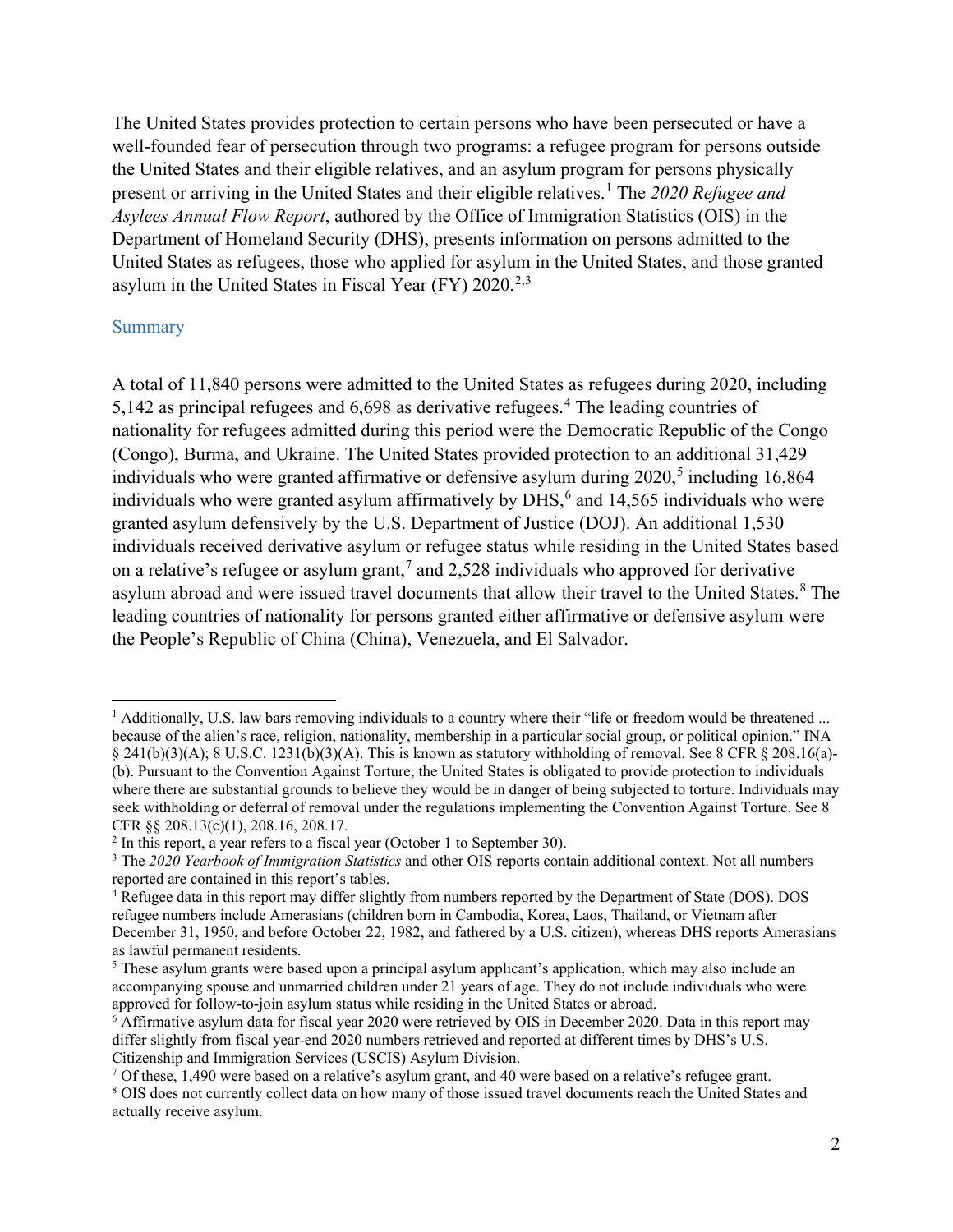## 2020 Applications Processing and Admissions Disruptions

President Trump did not sign the Presidential Determination on Refugee Admissions until November 2019, so no refugees at all could be admitted in October 2019, the first month of the new Fiscal Year. Refugee admissions and asylum applications and grants in 2020 were also affected by the Covid-19 pandemic and policy changes related to attempts to limit its spread, including travel restrictions and temporary closures of U.S. Citizenship and Immigration Services (USCIS) offices to in-person services to the public. USCIS field and asylum offices were closed to the public from March 18 through June 3, 2020 and reopened to the public in phases starting June 4, 2020 during which time asylum offices instituted in-office video conferencing interviews. Thus, refugee admissions dropped 98 percent between February and April 2020 and remained at historic lows through July before rebounding to levels similar to those observed in 2019 in the last two months of the fiscal year; and affirmative asylum grants fell 63 percent between February and April 2020 and then remained near historic lows through the end of the fiscal year (Figure 1).

#### Figure 1.

Refugee Arrivals and Affirmative Asylum Grants by Month: Fiscal Years 2018 to 2020



Source: OIS analysis of DOS and DOJ data.

# DEFINING "REFUGEE" AND "ASYLUM" STATUS

To be eligible for refugee or asylum status, a principal applicant must meet the definition of a refugee set forth in section  $101(a)(42)$  of the Immigration and Nationality Act (INA), which states in part that a refugee is a person who is unable or unwilling to return to his or her country of nationality because of persecution or a well-founded fear of persecution on account of race,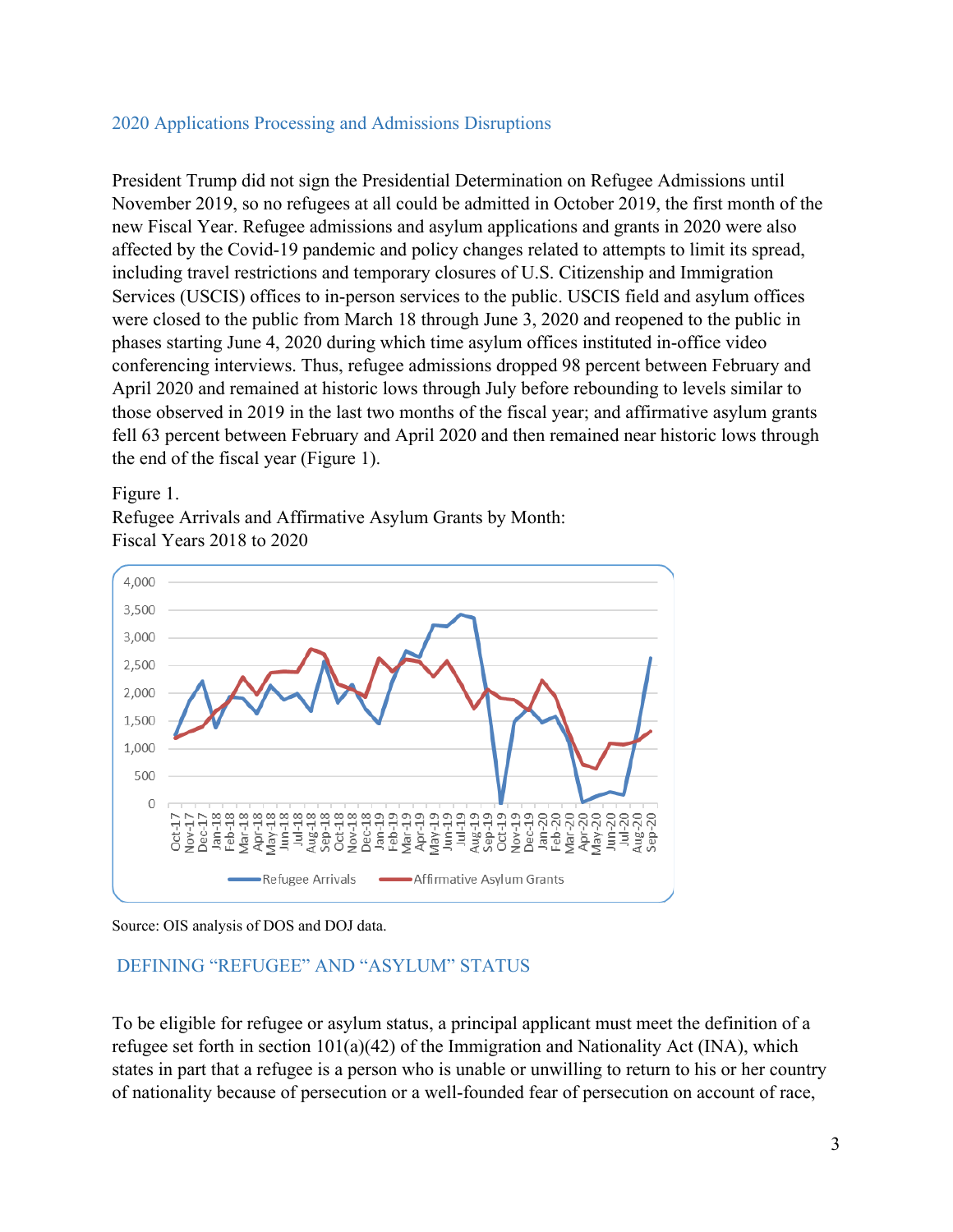religion, nationality, membership in a particular social group, or political opinion.<sup>[9](#page-3-0)</sup> Applicants for refugee status are outside the United States, whereas applicants seeking asylum are either within the United States or arriving at a U.S. port of entry (POE).

The INA also generally requires that a person must be outside their country of nationality or country of last habitual residence to qualify as a refugee unless the person has no nationality or is considered "stateless"; but it grants the President authority to designate countries for "in-country processing," allowing people to be processed for refugee status within their own countries. On November 1, 2019, President Trump re-designated eligible persons in Cuba, Eurasia, the Baltics, Iraq, Honduras, Guatemala, and El Salvador for in-country processing. In-country processing is also authorized for extraordinary individual protection cases for which resettlement consideration is requested by a U.S. Ambassador in any location.

## **REFUGEES**

# History of U.S. Refugee Resettlement

The United States has a long history of refugee resettlement. The Displaced Persons Act of 1948 was passed to address the migration crisis in Europe resulting from World War II, wherein millions of people had been forcibly displaced from their home countries and could not return. By 1952, the United States had admitted over 400,000 displaced people under the Act. The United States extended its commitments to refugee resettlement through legislation including the Refugee Relief Act of 1953 and the Fair Share Refugee Act of 1960. The Attorney General has also exercised parole authority to bring large groups of persons into the country for humanitarian reasons, including over 38,000 Hungarian nationals beginning in 1956 and over a million people from the Indochinese Peninsula beginning in 1975.

Obligations of the United States under the 1967 United Nations Protocol relating to the Status of Refugees (to which the United States acceded in 1968) generally prohibit the United States from returning a refugee to a country where their life or freedom would be threatened on account of a protected ground. The Refugee Act of 1980 amended the INA to bring U.S. law into greater accord with U.S. obligations under the Protocol, which broadened the scope of the 1951 United Nations Convention Relating to the Status of Refugees beyond protection just for refugees arising from events occurring in Europe before January 1, 1951. The Act also established formal refugee and asylum programs.

## Refugee Admissions Ceiling

Under the INA, the President establishes an overall refugee admissions ceiling and has typically set regional allocations before the beginning of each fiscal year following "appropriate

<span id="page-3-0"></span><sup>9</sup> Congress expanded this definition in the Illegal Immigration Reform and Immigrant Responsibility Act of 1996, providing that persons who have been forced to abort a pregnancy or undergo involuntary sterilization or who have been persecuted for failure or refusal to undergo such a procedure or for other resistance to a coercive population control program shall be deemed to have been persecuted on account of political opinion.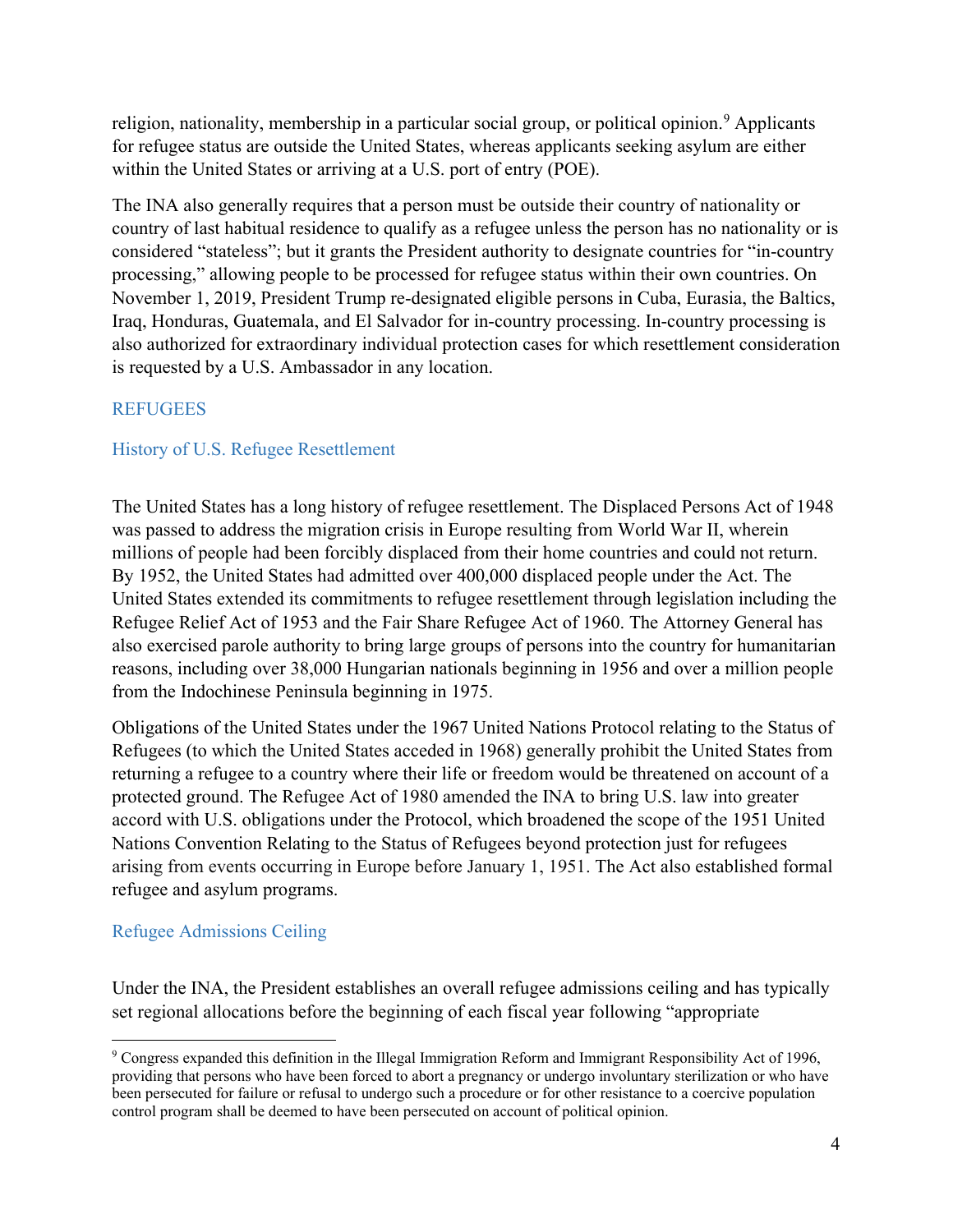consultation" with Congress.<sup>10</sup> In 2020, the refugee ceiling was set at  $18,000$ —its lowest level since the inception of the program in 1980. Additionally, the President did not sign the Presidential Determination on Refugee Admissions until November 2019, so no refugees could be admitted in the first month of the new Fiscal Year.

Refugee admissions ceilings in 2020 were based on six admission categories rather than world geographic regional allotments as in previous years (Table 1). Admissions were available to those persecuted or with a well-founded fear of persecution on account of religion; certain religious minorities in the former Soviet Union and Iran; certain Iraqis associated with the United States; nationals or residents of El Salvador, Guatemala, or Honduras; those referred by a U.S. embassy; those seeking reunification with family members in the United States admitted as refugees or granted asylum status; and those located in Australia, Nauru, or Papua New Guinea granted admission pursuant to an arrangement between the United States and Australia.

|                            | 2018           |                   |                | 2019              | 2020    |                   |
|----------------------------|----------------|-------------------|----------------|-------------------|---------|-------------------|
| Region                     | <b>Ceiling</b> | <b>Admissions</b> | <b>Ceiling</b> | <b>Admissions</b> | Ceiling | <b>Admissions</b> |
| Total                      | 45,000         | 22,405            | 30,000         | 29,916            | 18.000  | 11,840            |
| Africa                     | 19,000         | 10,459            | 11,000         | 16,366            | х       | 4,171             |
| East Asia                  | 5,000          | 3,582             | 4,000          | 4,946             | Х       | 2,131             |
| Europe/Central Asia        | 2,000          | 3,612             | 3,000          | 4,994             | X       | 2,578             |
| Latin America/Caribbean    | 1,500          | 955               | 3,000          | 809               | Х       | 948               |
| Near East/South Asia       | 17.500         | 3,797             | 9,000          | 2,801             | Х       | 2,012             |
| <b>Unallocated Reserve</b> |                | ۰                 |                | ۰                 | Х       |                   |

Proposed and Actual Refugee Admissions by Regions: Fiscal Years 2018 to 2020

- Represents zero.

Table 1.

X Not applicable.

Notes: Ceiling and admission numbers reflect revisions made each fiscal year. FY 2018 and 2019 data in this table are based on the nationality of the principal applicant. In FY 2020, Refugee Admissions ceilings were based on Admission Category and not by Region/Country of Chargeability. Based on the terms of a settlement in Doe et al. v. Trump et al., No. 17-0178 (W.D. Wash), certain refugee applicants that arrive in FY 2020 and any future fiscal years are counted toward the FY 2018 refugee admissions ceiling. In 2020, the number of such applicants was 26. Source: OIS analysis of DOS data.

## Refugee Eligibility Requirements

To qualify for refugee status, a principal applicant must: (1) be of special humanitarian concern to the United States; (2) meet the refugee definition as set forth in section 101(a)(42) of the INA; (3) be admissible under the INA (or be granted a waiver of inadmissibility); (4) not be firmly resettled in any foreign country; and (5) merit a favorable exercise of discretion. Derivative refugees need not meet all these eligibility requirements, but they must be admissible to the United States and demonstrate a relationship as the spouse or child of a principal refugee

<span id="page-4-0"></span><sup>&</sup>lt;sup>10</sup> In many cases, an unallocated reserve is also designated which can be used in any region if the need arises and only after notification to Congress.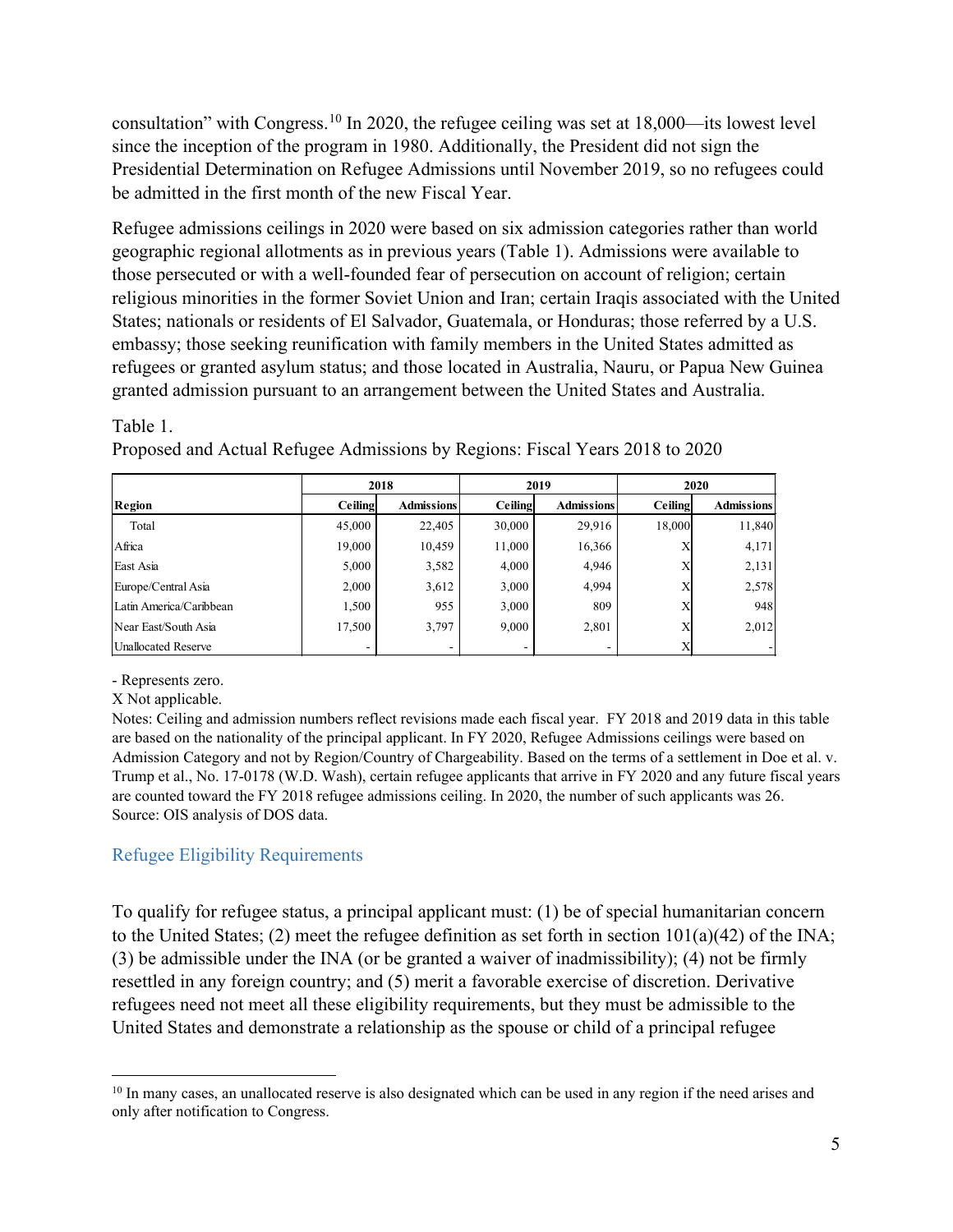applicant or an admitted refugee. Any person who has ordered, incited, assisted, or otherwise participated in the persecution of another on account of race, religion, nationality, membership in a particular social group, or political opinion is ineligible for refugee status, including as a derivative refugee.

#### Refugee Application Process

The U.S. Refugee Admissions Program (USRAP) establishes processing priorities that identify individuals and groups who are of special humanitarian concern to the United States and who are eligible for refugee resettlement consideration. The priority categories are (P-1)—individuals referred by the United Nations High Commission on Refugees (UNHCR), a U.S. Embassy, or certain non-governmental organizations (NGOs); (P-2)—groups of special humanitarian concern; and (P-3)—family reunification cases. In 2020, unusually, the United States only accepted referrals from UNHCR in the categories listed above. Once principal refugee applicants are referred or granted access to USRAP under any of these priorities, they still must meet all other eligibility criteria, including meriting a favorable exercise of discretion. Upon referral, a Resettlement Support Center, working under a cooperative agreement with Department of State (DOS), conducts pre-screening interviews with the applicants. A USCIS officer then interviews applicants and accompanying derivatives to determine eligibility for resettlement in the United States. Multiple security checks must be completed before an application for refugee classification is approved. Additionally, applicants must also undergo a medical exam.

Individuals who are approved for refugee classification are assigned to a resettlement agency (sponsor) that assists with housing, employment, and other services upon arrival. The International Organization for Migration (IOM) arranges the refugee's travel to the United States. After arrival, refugees are authorized to work and may request documentation to travel outside the United States.

The spouse and unmarried children under the age of 21 of a principal refugee may obtain refugee status as an accompanying or follow-to-join derivative.<sup>[11](#page-5-0)</sup> Accompanying derivatives may enter the United States with the principal refugee or within 4 months after the principal refugee's admission.<sup>[12](#page-5-1)</sup> A spouse or child who joins the principal refugee more than 4 months after admission to the United States is a follow-to-join derivative. Principal refugees may petition for follow-to-join benefits for their qualifying derivatives within 2 years of the refugee's admission to the United States; the principal and the derivative refugee relative's relationship must have existed at the time of the principal's admission into the United States, at the time of filing for accompanying or follow-to-join benefits, and at the time of the relative's subsequent admission.

<span id="page-5-0"></span> $11$  Children may include those age 21 or over who are covered by provisions in the Child Status Protection Act, Pub. L. No. 107-208 (Aug. 6, 2002). A derivative child must be unmarried prior to the refugee's admission to the United States, when the Form I-730 Refugee/Asylee Relative Petition is filed, and at the time of the child's subsequent

<span id="page-5-1"></span> $12$  In practice, most accompanying derivative refugees enter the United States with the principal refugee.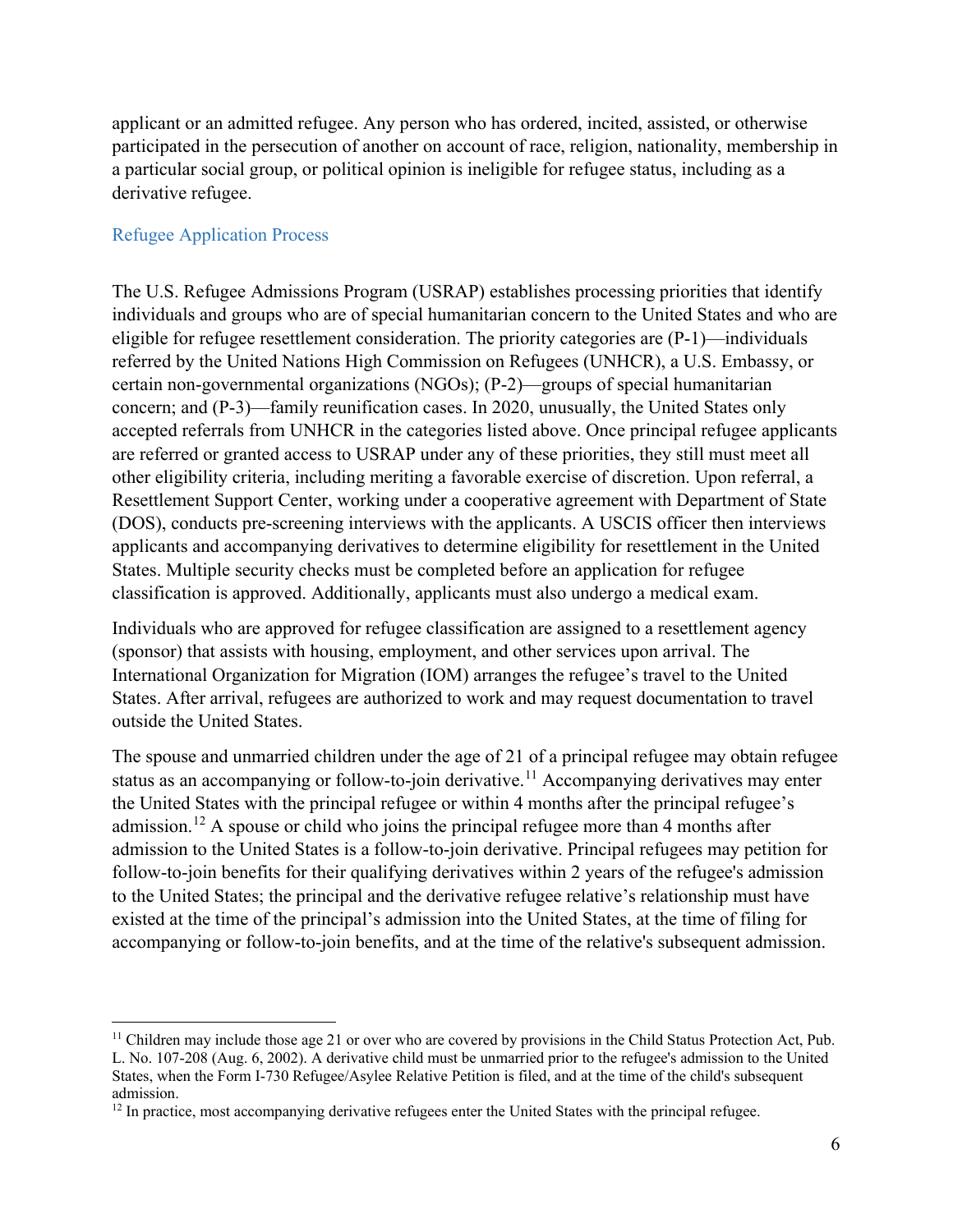Principal refugees must file Form I-730, *Refugee/Asylee Relative Petition*,<sup>[13](#page-6-0)</sup> for each qualifying follow-to-join derivative family member, who may be located abroad or in the United States. These beneficiaries are not required to demonstrate an independent refugee claim. Once a principal's I-730 has been approved for an individual located abroad, there are no time constraints placed upon that derivative relative's travel to the United States, provided that (1) the principal's status has not been revoked; (2) the relationship of the derivative to the principal is unchanged; and (3) in the case of a child, the child is unmarried at the time of admission.

## DATA

All refugee data presented in this report are from the Worldwide Refugee Admissions Processing System (WRAPS) of the Bureau of Population, Refugees, and Migration of DOS.

## TRENDS AND CHARACTERISTICS OF REFUGEES

Since the inception of the program in 1980, the United States has accepted more than 3.7 million refugees and asylees. In 2020, the United States admitted 11,840 refugees, a 60 percent decrease from the 29,916 refugees admitted in the previous year. At a high level, the trend in refugee admissions has gone through three periods since reaching its peak under the current legal framework at 122,066 in 1990 (Figure 2). Admissions generally declined during the 1990s, as the refugee program's focus shifted to more diverse populations across the world. Admissions reached a low point in 2002, due in part to security procedures and changes to admission requirements after September 11, 2001. Refugee admissions reached a post-2001 peak of 84,989 in 2016 under the Obama administration, the highest number in 17 years. More recently, the Trump administration reduced the refugee ceiling during each of its four years and implemented new refugee vetting and screening procedures, contributing to a decrease in admission since 2017.

<span id="page-6-0"></span><sup>13</sup> The petition is used to file for relatives of refugees and asylees. The USRAP program handles only *refugee*  follow-to-join petitions, which are counted within the annual refugee ceiling. Asylum follow-to-join petitions are processed by USCIS and are not counted in the annual admission ceilings.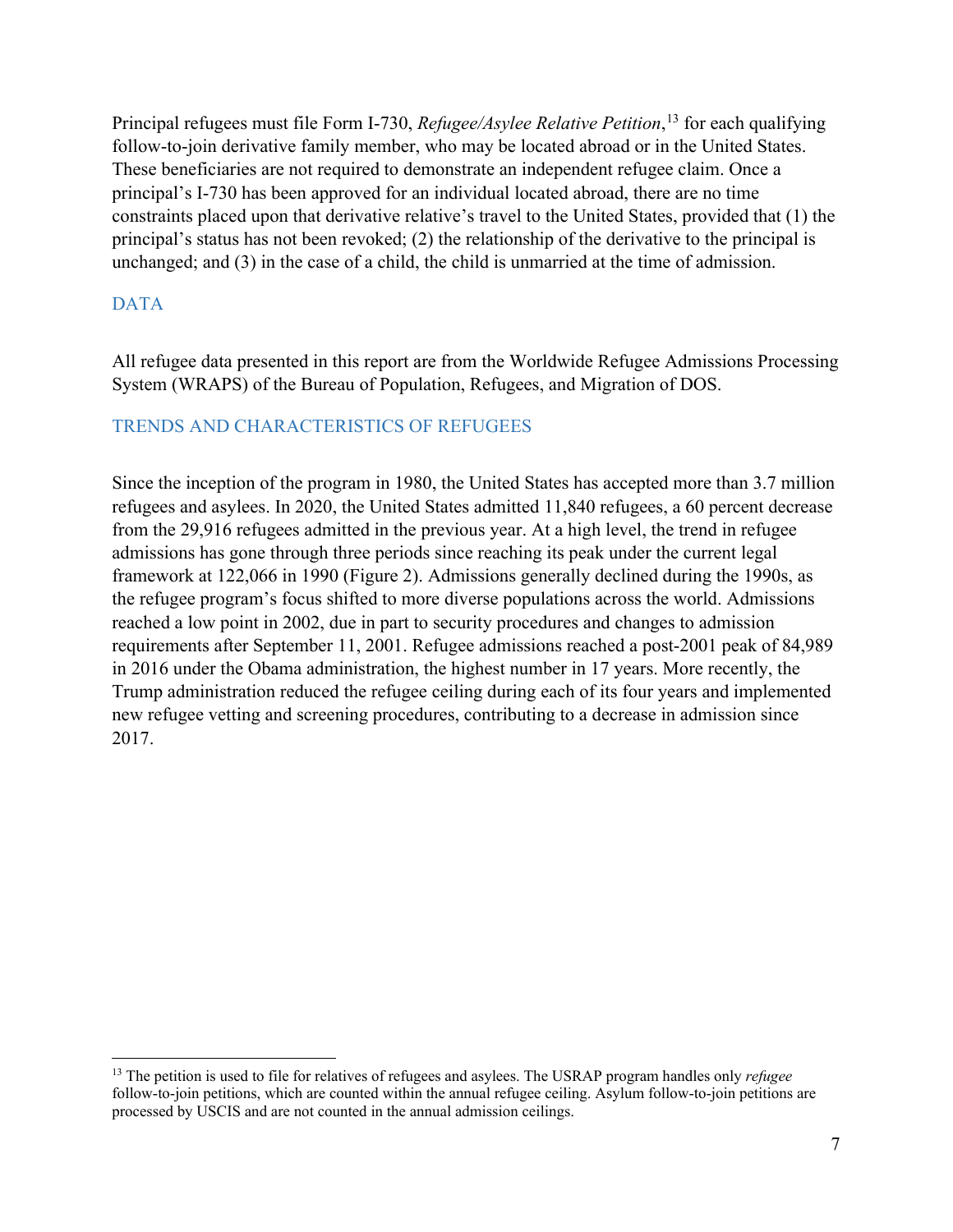Figure 2. Refugee Admissions and Proposed Ceilings to the United States: Fiscal Years 1990 to 2020



Source: OIS analysis of DOS data.

#### Category of Admission

In 2020, most refugees were admitted under P-1 processing (47 percent)—individuals referred by the UNHCR, a U.S. Embassy, or certain NGOs—and P-2 processing (49 percent)—groups of special humanitarian concern (Table 2). P-3 processing (family reunification cases) constituted 0.7 percent of refugees admitted and follow-to-join refugee beneficiaries made up 2.7 percent of refugees admitted. Principal refugees accounted for 5,142 (43 percent) of the 11,840 refugees admitted to the United States in 2020, while accompanying spouses and dependent children represented 12 and 44 percent, respectively.<sup>[14](#page-7-0)</sup>

<span id="page-7-0"></span><sup>&</sup>lt;sup>14</sup> Numbers in the Principal Applicant category previously included siblings, parents, and other dependents, who are now reported as Dependents. In addition, a small number of follow-to-join children are listed as principal applicants rather than children in WRAPS, and are therefore counted as principal applicants in OIS data.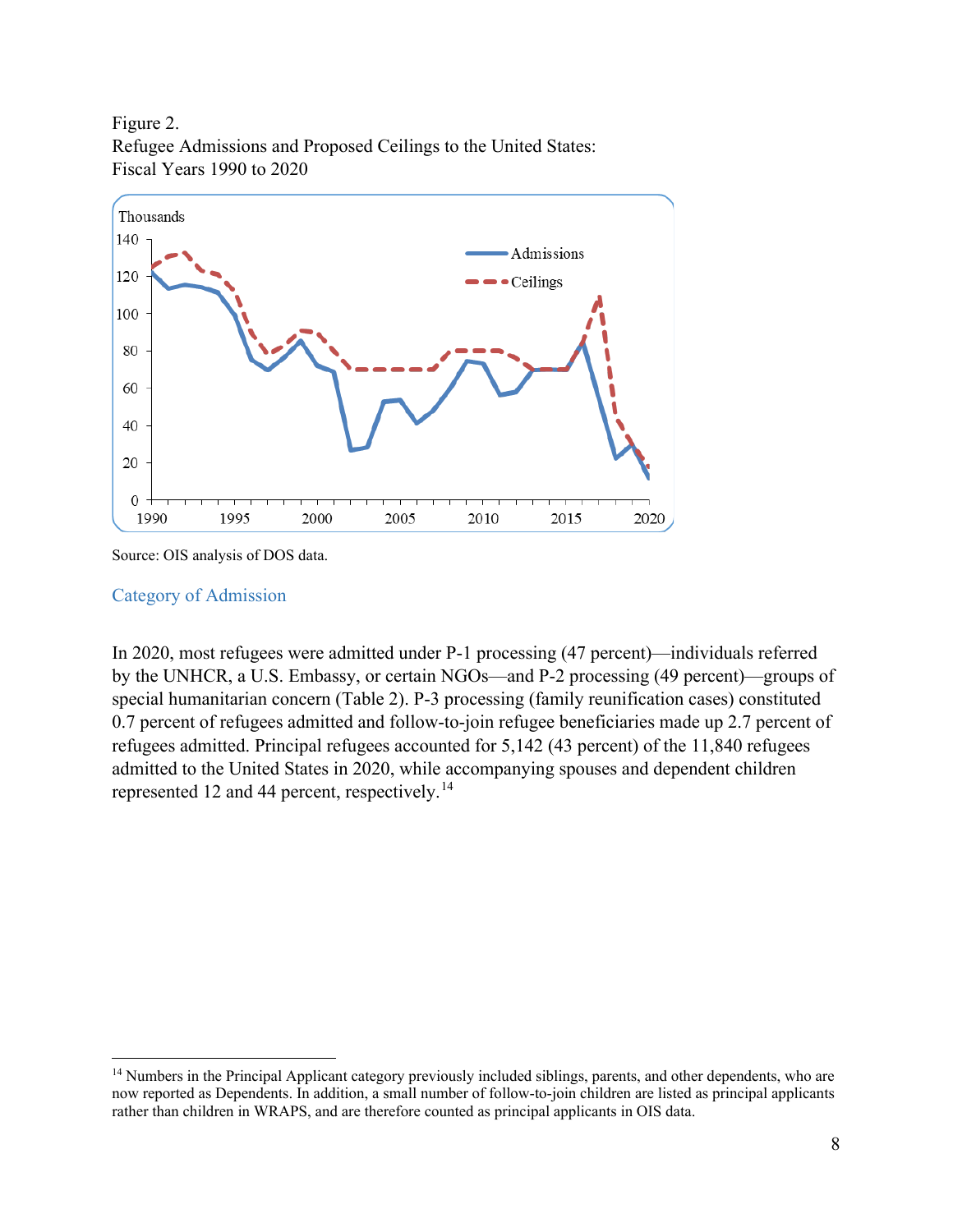# Table 2. Refugee Arrivals by Relationship to Principal Applicant and Case Priority: Fiscal Years 2018 to 2020

| Category of admission and case                       |        | 2018    | 2019   |         | 2020   |         |
|------------------------------------------------------|--------|---------|--------|---------|--------|---------|
| priority                                             | Number | Percent | Number | Percent | Number | Percent |
| <b>RELATIONSHIP TO</b><br><b>PRINCIPAL APPLICANT</b> |        |         |        |         |        |         |
| Total                                                | 22,405 | 100.0   | 29,916 | 100.0   | 11,840 | 100.0   |
| Principal Applicant                                  | 8,863  | 39.6    | 12,291 | 41.1    | 5,142  | 43.4    |
| Dependents                                           | 13,542 | 60.4    | 17,625 | 58.9    | 6,698  | 56.6    |
| Spouse                                               | 2,842  | 12.7    | 3,262  | 10.9    | 1,455  | 12.3    |
| Child                                                | 10,563 | 47.1    | 14,211 | 47.5    | 5,186  | 43.8    |
| Siblings, parents, and other                         | 137    | 0.6     | 152    | 0.5     | 57     | 0.5     |
| <b>CASE PRIORITY</b>                                 |        |         |        |         |        |         |
| Total                                                | 22,405 | 100.0   | 29,916 | 100.0   | 11,840 | 100.0   |
| Priority 1                                           | 12,001 | 53.6    | 16,744 | 56.0    | 5,613  | 47.4    |
| Priority 2                                           | 9,592  | 42.8    | 12,393 | 41.4    | 5,820  | 49.2    |
| Priority 3                                           | 95     | 0.4     | 224    | 0.7     | 83     | 0.7     |
| Follow-to-join beneficiaries                         | 717    | 3.2     | 555    | 1.9     | 324    | 2.7     |

Note: Numbers in the Principal Applicant category previously included siblings, parents, and other dependents, who are now reported as Dependents.

Source: OIS analysis of DOS data.

#### Country of Nationality

In 2020, the leading countries of nationality for individuals admitted as refugees were Congo (24 percent), Burma (18 percent), Ukraine (16 percent), Afghanistan (5.1 percent), and Iraq (4.6 percent) (Table 3). These countries made up 68 percent of total refugee admissions in 2020, similar to their share in 2018 but down from 80 percent in 2019.

Since the inception of the refugee program, the nationalities of refugees admitted to the United States have changed as U.S. policies evolved and new conflicts around the world arose. Over the last ten years, the United States has admitted just over half a million refugees from around the world. Twenty-one percent have been from Burma, 17 percent from Iraq, 13 percent from the Congo, and 12 percent from Bhutan (Figure 3).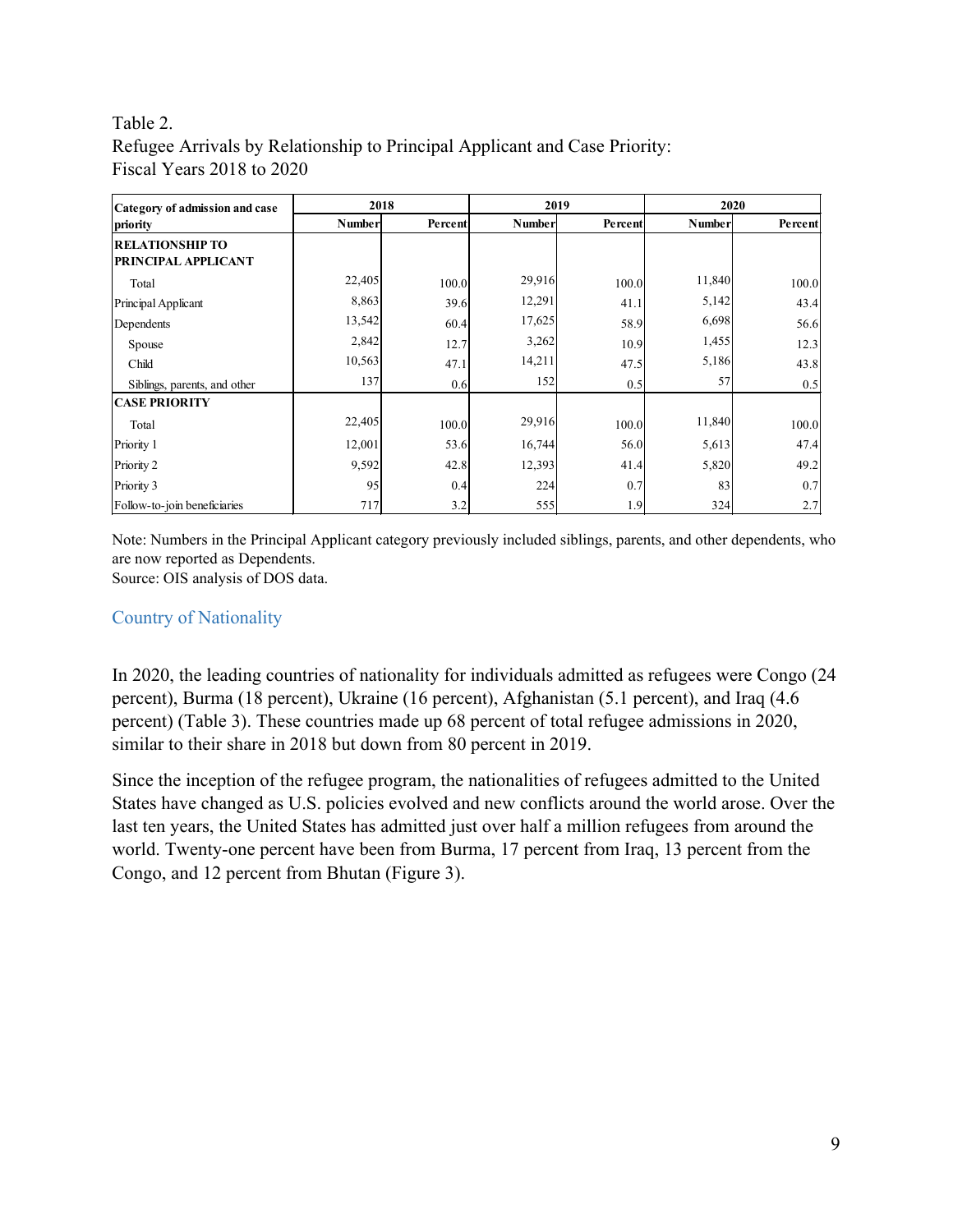## Table 3. Refugee Arrivals by Country of Nationality: Fiscal Years 2018 to 2020 (Ranked by 2020 country of nationality)

|                                        | 2018   |         | 2019   |         |               | 2020    |
|----------------------------------------|--------|---------|--------|---------|---------------|---------|
| Country of nationality                 | Number | Percent | Number | Percent | <b>Number</b> | Percent |
| Total                                  | 22,405 | 100.0   | 29,916 | 100.0   | 11,840        | 100.0   |
| Congo, Democratic Republic             | 7,841  | 35.0    | 12,875 | 43.0    | 2,863         | 24.2    |
| Burma                                  | 3,525  | 15.7    | 4,928  | 16.5    | 2,112         | 17.8    |
| Ukraine                                | 2,637  | 11.8    | 4,432  | 14.8    | 1,935         | 16.3    |
| Afghanistan                            | 802    | 3.6     | 1,197  | 4.0     | 603           | 5.1     |
| Iraq                                   | 140    | 0.6     | 462    | 1.5     | 541           | 4.6     |
| Syria                                  | 62     | 0.3     | 560    | 1.9     | 486           | 4.1     |
| Eritrea                                | 1,260  | 5.6     | 1,750  | 5.8     | 475           | 4.0     |
| El Salvador                            | 724    | 3.2     | 311    | 1.0     | 362           | 3.1     |
| Moldova                                | 197    | 0.9     | 116    | 0.4     | 352           | 3.0     |
| Sudan                                  | 74     | 0.3     | 376    | 1.3     | 258           | 2.2     |
| All other countries, including unknown | 5,143  | 23.0    | 2,909  | 9.7     | 1,853         | 15.7    |

Source: OIS analysis of DOS data.

## Figure 3.







## Age, Sex, and Marital Status

Three-quarters of refugees admitted to the United States in 2020 were under 35 years of age, and two out of five were children under 18 years old (Table 4). Refugees tend to be relatively younger than the native-born population, with a median age of 23 years for those arriving in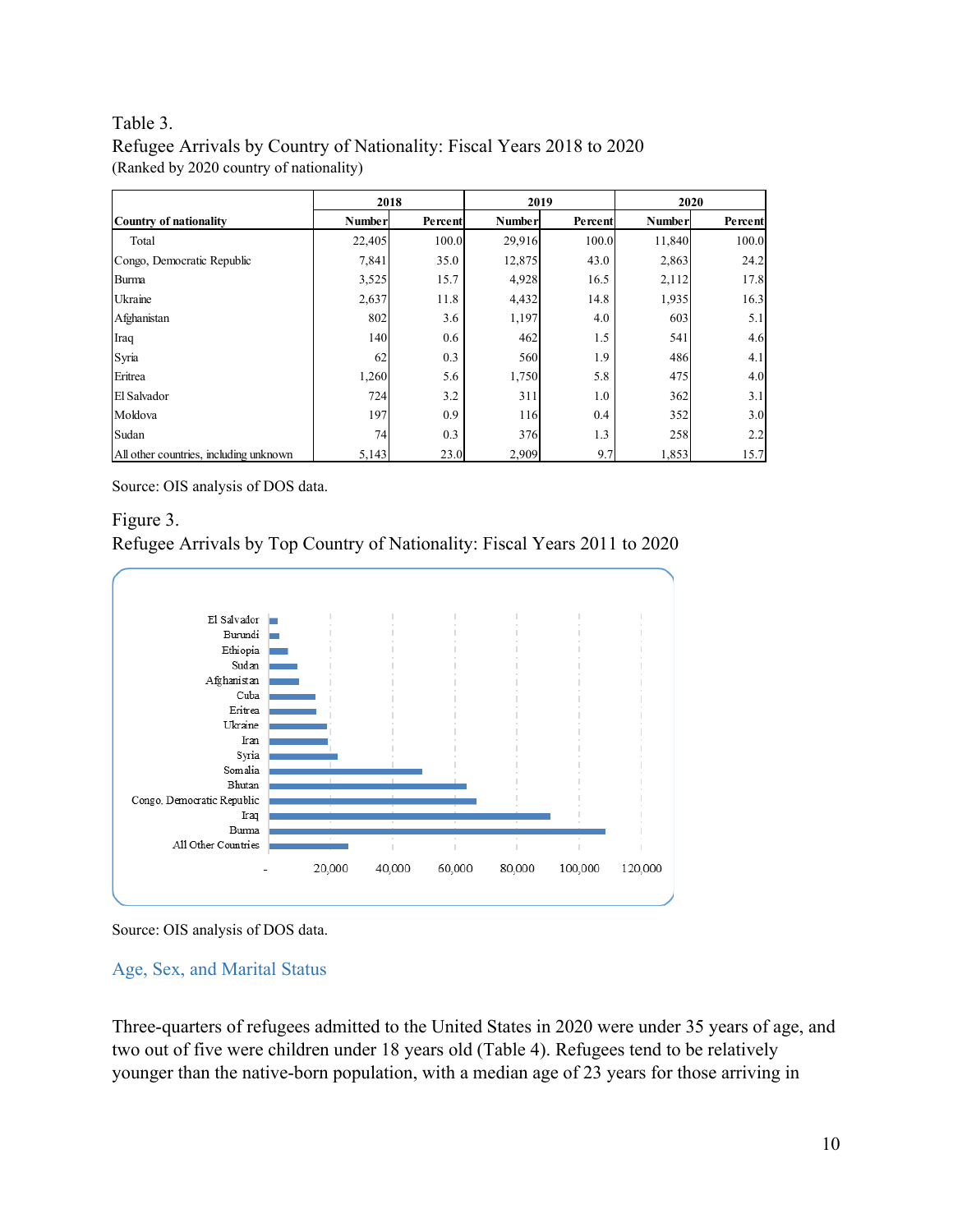2020, compared to a median age of 36 years for the native-born population.<sup>[15](#page-10-0)</sup> Refugee median age varies widely by region and country of birth: refugees from Africa had the lowest median age of 20 years, while those from the Near East/South Asia and Europe had the highest median age of 26. Slightly more male than female refugees were admitted in 2020, and 50 percent of adults were married at arrival, compared to 47 percent in 2019.

## Table 4.

|                       | 2018          |         | 2019   |         | 2020   |         |
|-----------------------|---------------|---------|--------|---------|--------|---------|
| Characteristic        | <b>Number</b> | Percent | Number | Percent | Number | Percent |
| <b>AGE</b>            |               |         |        |         |        |         |
| Total                 | 22,405        | 100.0   | 29,916 | 100.0   | 11,840 | 100.0   |
| 0 to 17 years         | 9,901         | 44.2    | 13,107 | 43.8    | 4,808  | 40.6    |
| 18 to 24 years        | 3,418         | 15.3    | 4,286  | 14.3    | 1,584  | 13.4    |
| 25 to 34 years        | 3,816         | 17.0    | 5,795  | 19.4    | 2,504  | 21.1    |
| 35 to 44 years        | 2,447         | 10.9    | 3,212  | 10.7    | 1,426  | 12.0    |
| 45 to 54 years        | 1,480         | 6.6     | 1,669  | 5.6     | 756    | 6.4     |
| 55 to $64$ years      | 767           | 3.4     | 1,139  | 3.8     | 484    | 4.1     |
| 65 years and over     | 576           | 2.6     | 708    | 2.4     | 278    | 2.3     |
| <b>SEX</b>            |               |         |        |         |        |         |
| Total                 | 22,405        | 100.0   | 29,916 | 100.0   | 11,840 | 100.0   |
| Female                | 11,099        | 49.5    | 14,651 | 49.0    | 5,700  | 48.1    |
| Male                  | 11,306        | 50.5    | 15,265 | 51.0    | 6,140  | 51.9    |
| <b>MARITAL STATUS</b> |               |         |        |         |        |         |
| Total                 | 22,405        | 100.0   | 29,916 | 100.0   | 11,840 | 100.0   |
| Married               | 6,891         | 30.8    | 7,770  | 26.0    | 3,493  | 29.5    |
| $\text{Single}^1$     | 14,405        | 64.3    | 20,828 | 69.6    | 7,873  | 66.5    |
| Other <sup>2</sup>    | 1,109         | 4.9     | 1,318  | 4.4     | 474    | 4.0     |

Refugee Arrivals by Age, Sex, and Marital Status: Fiscal Years 2018 to 2020

<sup>1</sup> Includes persons who were engaged and not yet married.

<sup>2</sup> Includes persons who were divorced, separated, widowed, or of unknown marital status.

Source: OIS analysis of DOS data.

## State of Initial Resettlement

In 2020, more than half of admitted refugees (56 percent) were resettled in the top ten resettling states (Table 5). California, Washington, and Texas resettled the most refugees (10, 9.4, and 7.6 percent of admitted refugees, respectively), and Washington, Idaho, and Kentucky resettled the most refugees per capita, each resettling between 10 and 15 refugees per 100,000 population (Figure 4). Majorities of refugees resettling in Kentucky and Idaho were from Congo (68 and 52 percent, respectively), while the majority of those settling in Washington were from Ukraine (64 percent).

<span id="page-10-0"></span><sup>15</sup> Calculated from the 2020 March Current Population Survey as downloaded from *IPUMS-CPS, University of Minnesota, www.ipums.org.*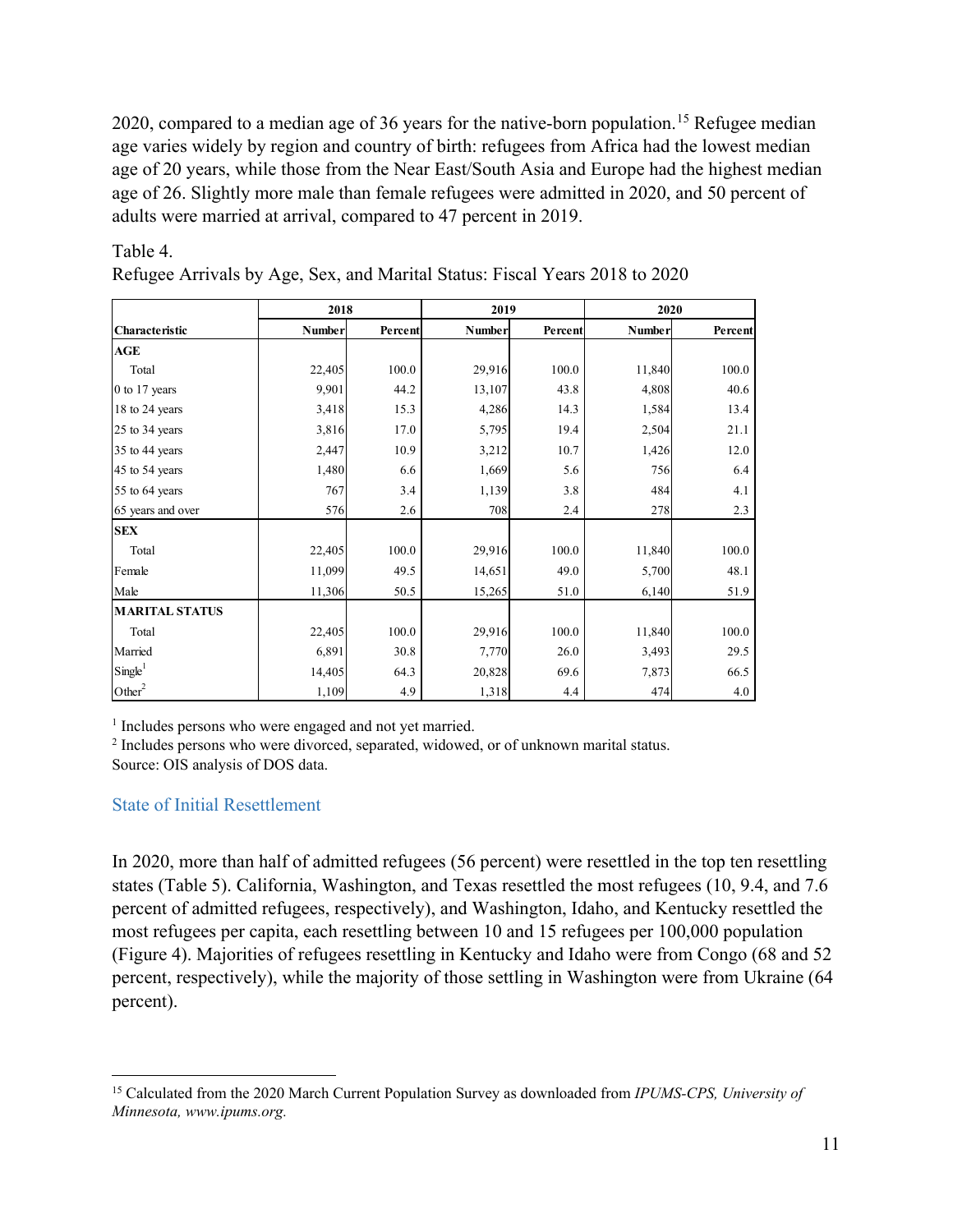## Table 5.

| Refugee Arrivals by State of Residence: Fiscal Years 2018 to 2020 |
|-------------------------------------------------------------------|
| (Ranked by 2020 state of residence)                               |

|                           |        | 2018    |        | 2019    | 2020   |         |  |
|---------------------------|--------|---------|--------|---------|--------|---------|--|
| <b>State of residence</b> | Number | Percent | Number | Percent | Number | Percent |  |
| Total                     | 22,405 | 100.0   | 29,916 | 100.0   | 11,840 | 100.0   |  |
| California                | 1,362  | 6.1     | 1,841  | 6.2     | 1,192  | 10.1    |  |
| Washington                | 1,537  | 6.9     | 1,945  | 6.5     | 1,116  | 9.4     |  |
| <b>Texas</b>              | 1,669  | 7.4     | 2,433  | 8.1     | 905    | 7.6     |  |
| New York                  | 1,281  | 5.7     | 1,845  | 6.2     | 626    | 5.3     |  |
| Michigan                  | 651    | 2.9     | 1,146  | 3.8     | 493    | 4.2     |  |
| Kentucky                  | 896    | 4.0     | 1,421  | 4.7     | 476    | 4.0     |  |
| North Carolina            | 934    | 4.2     | 1,255  | 4.2     | 469    | 4.0     |  |
| Pennsylvania              | 906    | 4.0     | 1,088  | 3.6     | 448    | 3.8     |  |
| Arizona                   | 998    | 4.5     | 1,216  | 4.1     | 444    | 3.8     |  |
| Ohio                      | 1,408  | 6.3     | 1,426  | 4.8     | 427    | 3.6     |  |
| Other                     | 10,763 | 48.0    | 14,300 | 47.8    | 5,244  | 44.3    |  |

Source: OIS analysis of DOS data.

## Figure 4.

Per Capita Refugee Resettlement by State of Residence: Fiscal Year 2020



Source: OIS analysis of DOS and Census Bureau data.

Lawful Permanent Residence and Naturalization of Refugees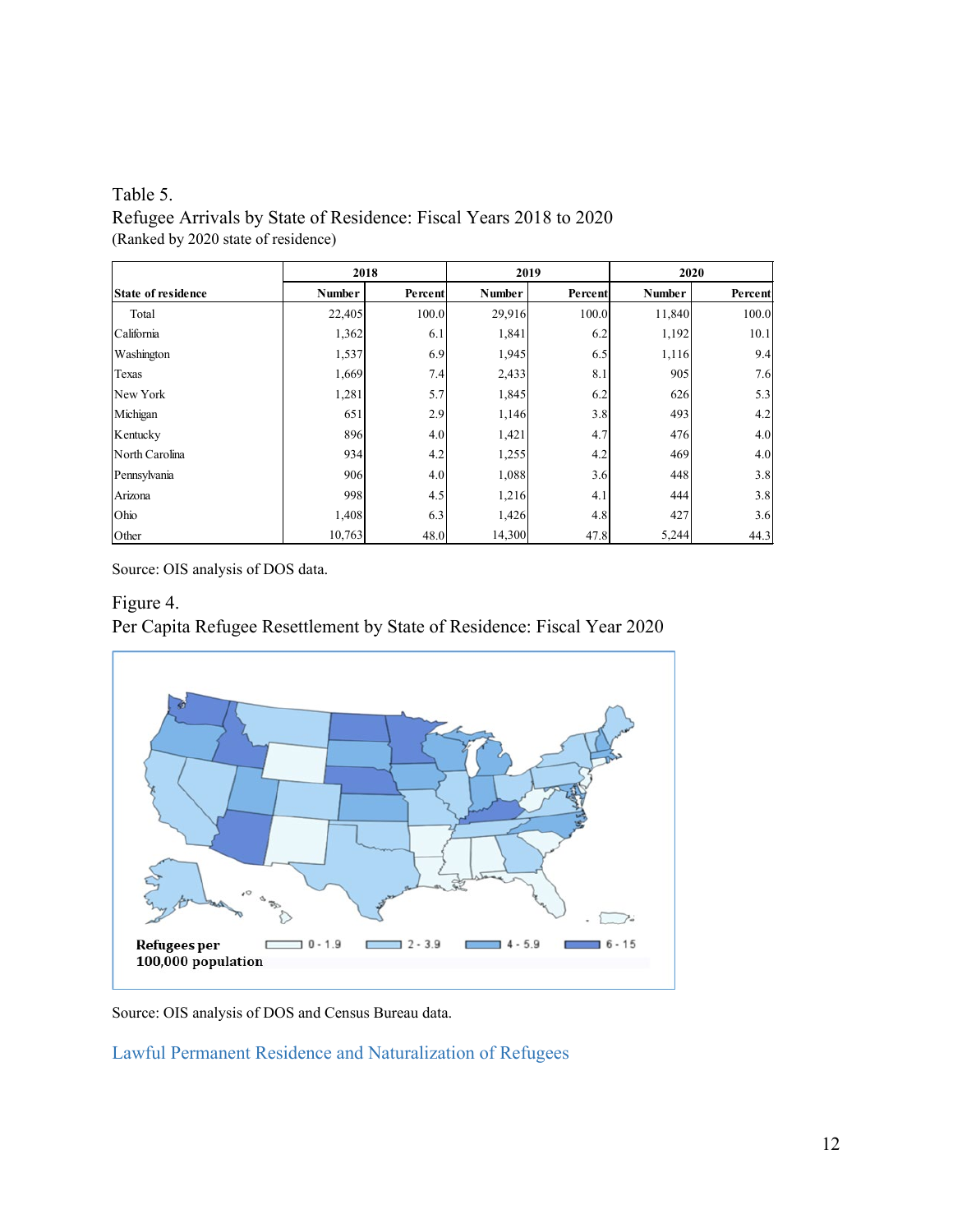One year after being admitted to the United States, refugees are statutorily required to apply for lawful permanent resident (LPR) status. Of those arriving as refugees between 2000 and 2018, 97 percent gained LPR status by the end of 2020.<sup>[16](#page-12-0)</sup> Refugees granted LPR status may apply for naturalization 5 years after their admission as refugees. Refugees have some of the highest naturalization rates of all immigrants: of the approximately 640,000 adults who obtained LPR status from 2000 to 2014 based on prior admission as a refugee, 49 percent naturalized within 5 years and 58 percent did so within 6 years.<sup>[17](#page-12-1), [18](#page-12-2)</sup>

## **ASYLEES**

#### Filing of Claims

Generally, any foreign national physically present in the United States or arriving at a POE may seek asylum regardless of immigration status. Those seeking asylum must apply within 1 year from the date of last arrival or establish that an exception applies based on changed or extraordinary circumstances.<sup>[19](#page-12-3)</sup> Principal applicants obtain asylum in one of two ways: affirmatively through a USCIS asylum officer or defensively in removal proceedings before an immigration judge of DOJ's Executive Office for Immigration Review (EOIR). An individual applies for asylum by filing Form I-589, *Application for Asylum and for Withholding of Removal*.

Spouses and unmarried children under the age of 21 who are not included in the principal's grant of asylum may obtain derivative asylum status.[20](#page-12-4) A principal asylee may petition for follow-tojoin benefits for qualifying derivatives within 2 years after they were granted asylum, as long as the relationship between the principal and their spouse and/or child existed on the date the principal was granted asylum. In practice, the vast majority of derivative asylum status beneficiaries receive follow-to-join benefits.

The principal asylee must file an I-730 for each qualifying family member, who may be located abroad or in the United States. Once an I-730 is approved for an individual located abroad, there are no time constraints placed upon the derivative relative's travel to the United States, as long as (1) the principal's status has not been revoked; (2) the relationship of the derivative to the

<span id="page-12-0"></span><sup>&</sup>lt;sup>16</sup> Although the majority of refugees apply for LPR status 1 year after admission, due to operational and other factors, processing time can vary widely for those who apply.

<span id="page-12-1"></span><sup>&</sup>lt;sup>17</sup> In comparison, the 11.6 million non-refugee adult immigrants who obtained LPR status from 2000 to 2014 had 5and 6-year naturalization rates of 12 and 28 percent, respectively. The data were restricted to immigrants who were 18 years of age and older when LPR status was obtained. More recent cohorts, with less time spent in LPR status, tend to have lower cumulative naturalization rates.

<span id="page-12-2"></span><sup>18</sup> For more discussion of refugee naturalization see Mossaad N., Ferwerda J., Lawrence D., Weinstein J. M., Hainmueller J., Determinants of refugee naturalization in the United States. Proceedings of the National Academy of Sciences U.S.A. 115, 9175–9180 (2018).

<span id="page-12-3"></span><sup>&</sup>lt;sup>19</sup> Unaccompanied noncitizen children are not subject to the 1-year fling requirement. INA § 208(a) (2)(E); 8 U.S.C. 1158(a)(2)(E).

<span id="page-12-4"></span><sup>20</sup> See reference to Child Status Protection Act, n. 9, *supra*.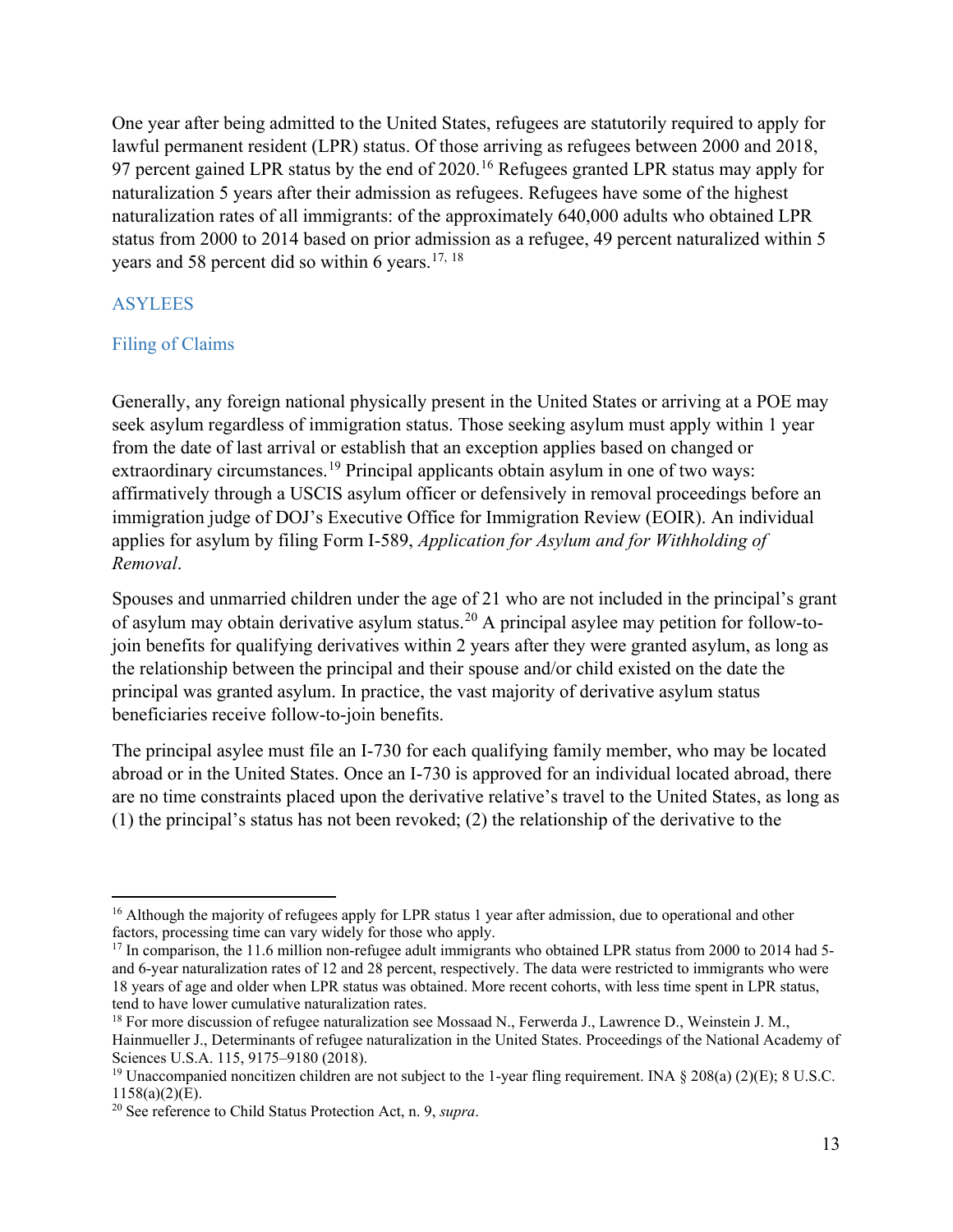principal is unchanged; and (3) in the case of a child, the child is unmarried at the time of admission.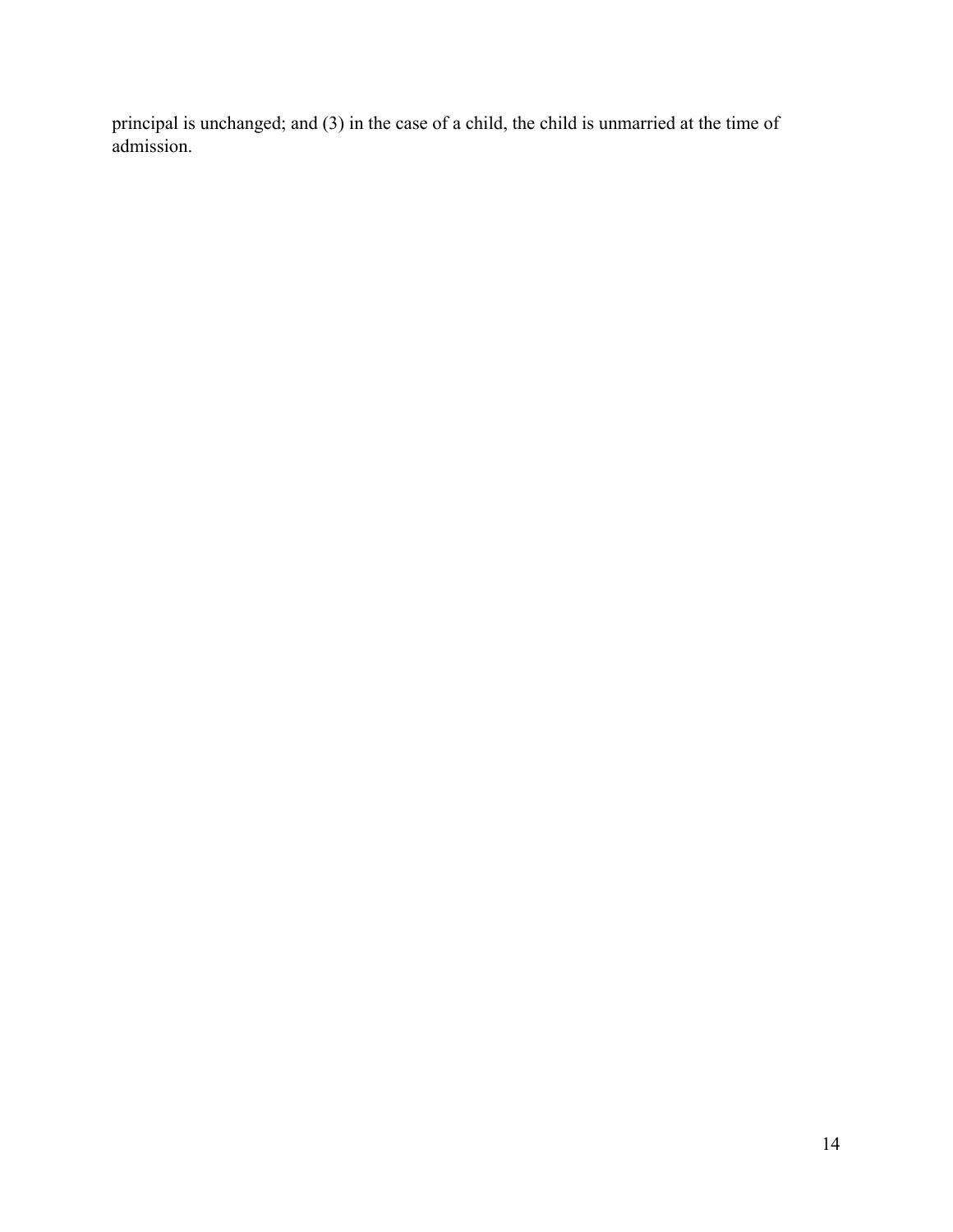## Adjudication of Claims

The USCIS Asylum Division adjudicates claims and may grant asylum directly through the affirmative asylum process. Asylum officers conduct interviews to determine asylum eligibility using an applicant's testimony, information on Form I-589, any accompanying evidence provided by the applicant, and material provided by DOS, other USCIS offices, or other credible sources. The asylum applicant must meet the definition of a refugee, be credible considering the totality of the circumstances and all relevant factors, and not be barred from obtaining asylum. If the officer finds that the applicant satisfies the eligibility requirements, then the officer determines whether the application warrants a grant of asylum as a matter of discretion. Individuals may be barred for previously committing certain crimes, posing a national security threat, engaging in the persecution of others, or firmly resettling in another country before coming to the United States.

If applicants with a valid immigration status (e.g., a foreign student) fail to establish eligibility for asylum, USCIS denies the application, and the applicant remains in his or her valid status. If applicants are not in a valid status and are found ineligible for asylum, USCIS places these applicants in removal proceedings before an EOIR immigration judge, where the application is considered anew.[21](#page-14-0)

Individuals who have not previously filed for asylum may apply defensively after being placed in removal proceedings by immigration enforcement officials because they are unlawfully present, are in violation of their status, or were apprehended while attempting to enter the United States. Defensive applicants apply for asylum directly with EOIR. During the proceedings, an immigration judge may grant asylum or deny the asylum application and issue a removal order if the noncitizen does not qualify for any other forms of relief. Defensive and affirmative applicants may appeal an EOIR denial to the Board of Immigration Appeals and, if unsuccessful there, may seek further review by a U.S. Court of Appeals, and finally the U.S. Supreme Court.

Follow-to-join asylum beneficiaries are not required to demonstrate a persecution claim because their status is derived from the principal asylee. Beneficiaries in the United States at the time of application are granted derivative asylum immediately upon the approval of their I-730 petitions. Beneficiaries abroad at the time of application are granted derivative asylum when admitted into the United States at a POE.

## Lawful Permanent Residence and Citizenship

One year after being granted asylum, asylees are eligible to apply for LPR status, as are their qualifying family members who meet the eligibility criteria. If LPR status is approved, the

<span id="page-14-0"></span><sup>&</sup>lt;sup>21</sup> OIS tallies all asylum grants from an immigration judge as defensive grants, regardless of whether they first applied affirmatively.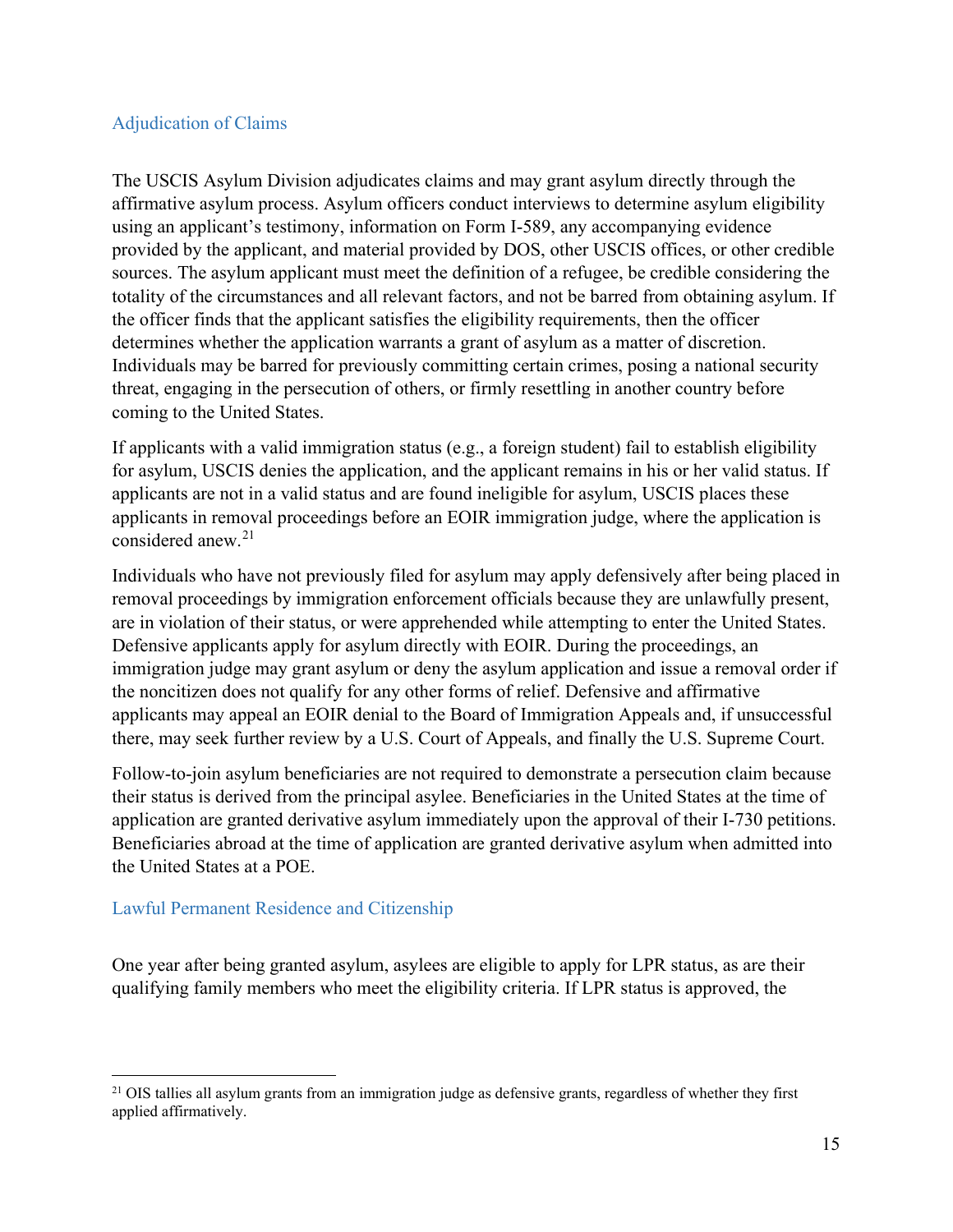asylee's "resident since" date is rolled back to one year prior to the LPR approval date. Asylees who have become LPRs may apply for naturalization 5 years after their "residence since" date.<sup>[22](#page-15-0)</sup>

## DATA

The affirmative asylee data presented in this report were obtained from Global, a cloud-based platform of USCIS that has replaced the Refugees, Asylum, and Parole System (RAPS) mainframe system for storing affirmative asylee data.<sup>[23](#page-15-1)</sup>

Defensive asylee data were obtained from EOIR. Follow-to-join asylum derivative data for people residing outside the United States at the time of their admission were obtained from the Case and Activity Management for International Operations (CAMINO) system of USCIS and the Consular Consolidated Database (CCD) of DOS. These data reflect travel documents issued, not admissions. Follow-to-join data for people residing within the United States at the time of the approval of their I-730 petition were obtained from the USCIS Computer-Linked Application Information Management System (CLAIMS).

# TRENDS AND CHARACTERISTICS OF ASYLEES

# Asylum Filings

Affirmative asylum filings with USCIS decreased by 4.1 percent from 97,192 applications in 2019 to 93,2[24](#page-15-2) in 2020.<sup>24</sup> Venezuelan applications made up 24 percent of total applications in 2020, despite dropping 10 percent from 2019, and Chinese applications made up 10 percent of total applications in 2020. The next-highest numbers of affirmative applications in 2020 came from Guatemalan (9.0 percent), Honduran (6.4 percent), and El Salvadoran (5.8 percent) nationals (Table 6a). Unaccompanied children from Central America's Northern Triangle countries (El Salvador, Guatemala, and Honduras) accounted for 91 percent of all unaccompanied child asylum applications in 2020 and made up the 37 percent of affirmative asylum applications from these three countries.<sup>[25](#page-15-3)</sup>

The total number of defensive asylum applications filed with EOIR decreased for the first time in several years, dropping 11 percent from a peak of 213,307 in 2019 to 189,838 in 2020.<sup>[26](#page-15-4)</sup> Similar to the last couple of years, the largest numbers of applications lodged with the courts were from

<span id="page-15-0"></span> $22$  In other words, asylees may count a maximum of 1 year of their time in asylum status toward the required 5 years of permanent residence for naturalization eligibility purposes.

<span id="page-15-1"></span><sup>&</sup>lt;sup>23</sup> The migration from RAPS to Global caused slight changes in historical numbers.

<span id="page-15-2"></span> $^{24}$  These include principal applicants only. There were an additional 48,523 dependents.

<span id="page-15-3"></span><sup>&</sup>lt;sup>25</sup> Unaccompanied children, unlike other populations, can apply affirmatively before a USCIS asylum officer after being placed into removal proceedings. See INA  $\frac{8208(b)(3)(C)}{8 \text{ U.S.C.}}$  1158(b)(3)(C).

<span id="page-15-4"></span> $26$  EOIR has recently changed its methodology in reporting affirmative asylum cases referred from USCIS. Instead of using the court application date as they do for defensive asylum cases, EOIR now reports on affirmative cases based on the date of the initial asylum application filing with USCIS. This change may result in a slight difference in historical numbers, and OIS has updated the data reported here and in the Yearbook of Immigration Statistics for  $2015 - 2020.$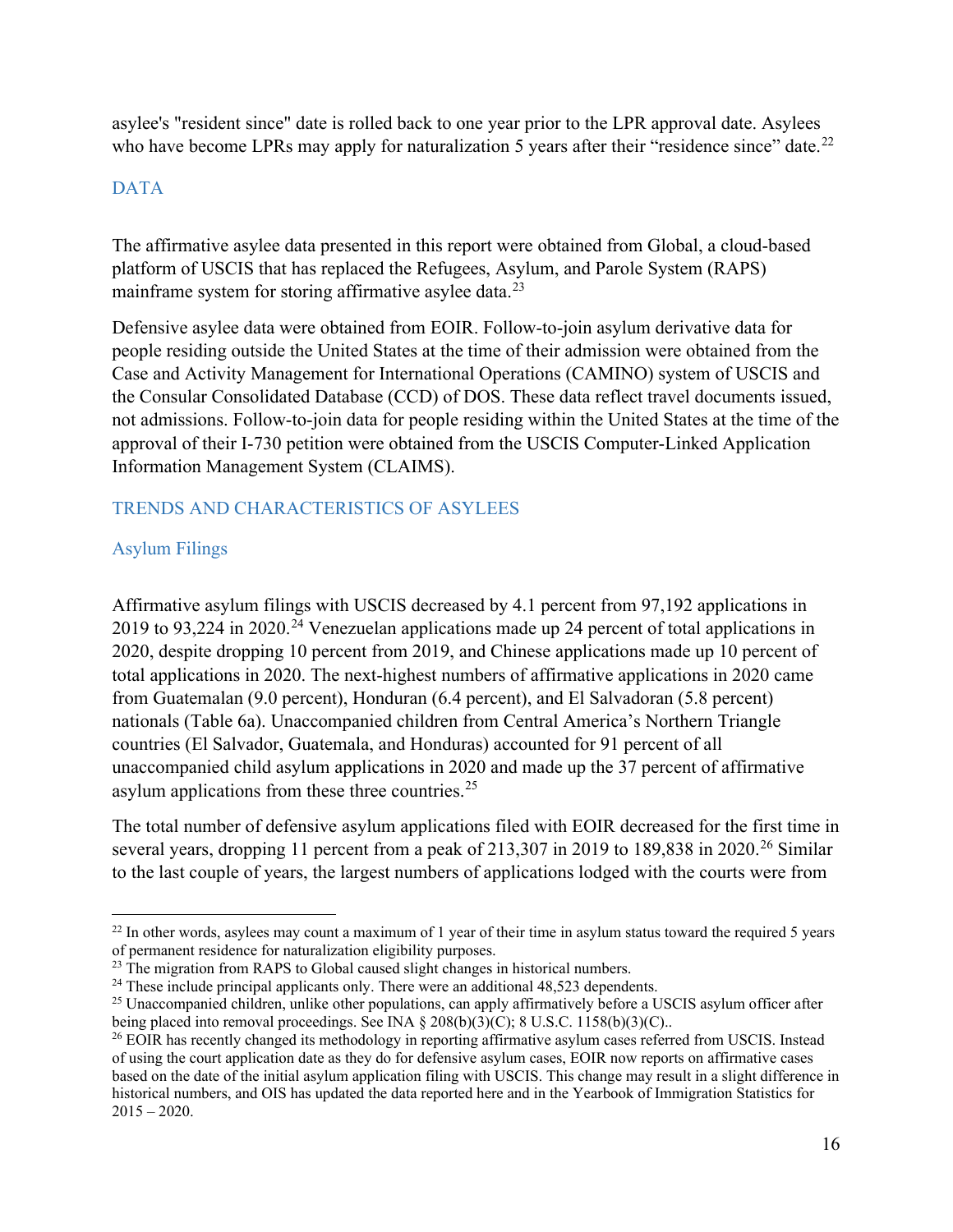citizens of the Northern Triangle countries (99,112) and Mexico (20,713) (Table 6b). These four countries made up 63 percent of defensive asylum applications filed with EOIR.

## Table 6a.

Affirmative Asylum Cases Filed (USCIS) by Country of Nationality: Fiscal Years 2018 to 2020 (Ranked by 2020 country of nationality)

|                          |         | 2018    |               | 2019    |        | 2020    |
|--------------------------|---------|---------|---------------|---------|--------|---------|
| <b>Country</b>           | Number  | Percent | <b>Number</b> | Percent | Number | Percent |
| Total                    | 106,193 | 100.0   | 97,192        | 100.0   | 93,224 | 100.0   |
| Venezuela                | 28,429  | 26.8    | 25,224        | 26.0    | 22,586 | 24.2    |
| China, People's Republic | 8,196   | 7.7     | 9,663         | 9.9     | 9,656  | 10.4    |
| Guatemala                | 10,196  | 9.6     | 9,717         | 10.0    | 8,361  | 9.0     |
| Honduras                 | 6,143   | 5.8     | 5,622         | 5.8     | 6,008  | 6.4     |
| El Salvador              | 9,145   | 8.6     | 5,970         | 6.1     | 5,404  | 5.8     |
| Haiti                    | 2,959   | 2.8     | 3,281         | 3.4     | 5,008  | 5.4     |
| Mexico                   | 6,620   | 6.2     | 4,600         | 4.7     | 4,005  | 4.3     |
| Colombia                 | 2,574   | 2.4     | 2,897         | 3.0     | 3,676  | 3.9     |
| India                    | 2,912   | 2.7     | 2,965         | 3.1     | 3,117  | 3.3     |
| Nigeria                  | 3,323   | 3.1     | 2,769         | 2.8     | 2,302  | 2.5     |
| All Other Nations        | 25,696  | 24.2    | 24,484        | 25.2    | 23,101 | 24.8    |

Source: OIS analysis of DHS data.

#### Table 6b.

Defensive Asylum Cases Received (EOIR) by Country of Nationality:

Fiscal Years 2018 to 2020

(Ranked by 2020 country of nationality)

| <b>Country</b>           |         | 2018    |         | 2019    | 2020    |         |
|--------------------------|---------|---------|---------|---------|---------|---------|
|                          | Number  | Percent | Number  | Percent | Number  | Percent |
| <b>TOTAL</b>             | 164,062 | 100.0   | 213,307 | 100.0   | 189,838 | 100.0   |
| Guatemala                | 27,139  | 16.5    | 42,035  | 19.7    | 40,508  | 21.3    |
| Honduras                 | 22,168  | 13.5    | 32,198  | 15.1    | 33,398  | 17.6    |
| El Salvador              | 32,426  | 19.8    | 30,229  | 14.2    | 25,206  | 13.3    |
| Mexico                   | 24,826  | 15.1    | 30,598  | 14.3    | 20,713  | 10.9    |
| Cuba                     | 1,160   | 0.7     | 5,523   | 2.6     | 11,427  | 6.0     |
| Venezuela                | 5,279   | 3.2     | 11,695  | 5.5     | 11,213  | 5.9     |
| India                    | 7,856   | 4.8     | 11,091  | 5.2     | 5,449   | 2.9     |
| China, People's Republic | 8,103   | 4.9     | 6,904   | 3.2     | 4,683   | 2.5     |
| Ecuador                  | 4,051   | 2.5     | 4,477   | 2.1     | 4,319   | 2.3     |
| Nicaragua<br>$\circ$     | 735     | 0.4     | 3,908   | 1.8     | 4,178   | 2.2     |
| unknown                  | 30,319  | 18.5    | 34,649  | 16.2    | 28,744  | 15.1    |

Note: Case receipts include affirmative claims that arrive at EOIR after being placed in proceedings. Source: Source: OIS analysis of DOJ data.

## Asylum Grants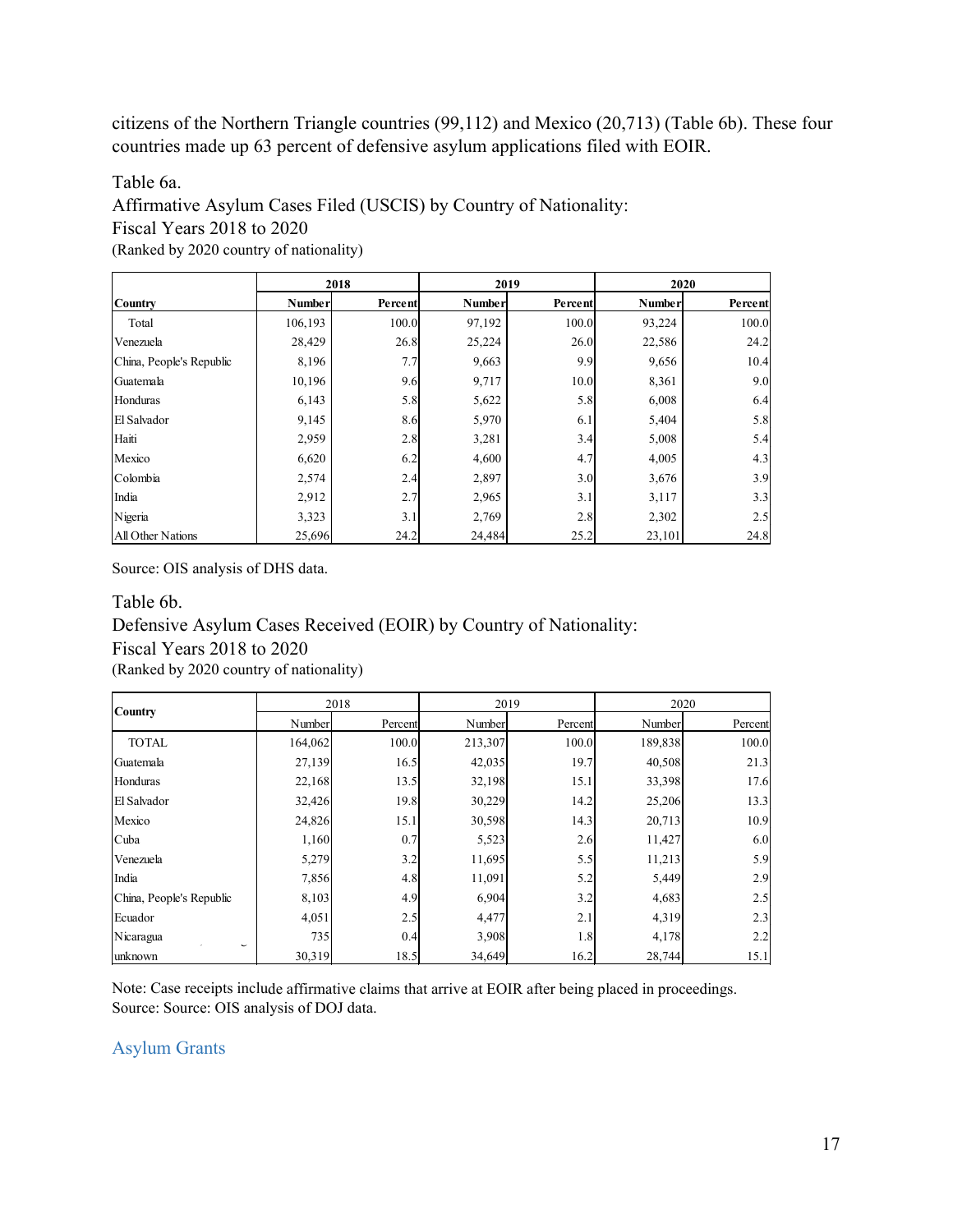The total number of persons granted asylum in the United States decreased 32 percent from 46,130 in 2019 to 31,429 in 2020. USCIS granted asylum affirmatively to 16,864 people in 2020, a decrease of 38 percent from 2019; and EOIR immigration judges granted defensive asylum to 14,565 people in 2020, a decrease of 23 percent from 2019 but an increase of 10 percent from 2018 (Figure 5).





Note: Data exclude follow-to-join asylees. Source: OIS analysis of DHS and DOJ data.

## Country of Nationality

The three leading countries of nationality of persons granted affirmative or defensive asylum in 2018, 2019, and 2020 were China (15 percent in 2020), Venezuela (13 percent), and El Salvador (6.4 percent) (Table 7). Nationals of these three countries accounted for 35 percent of all persons granted asylum, down from 38 percent in 2019 and 41 percent in 2018. Of the top ten countries of nationality, only Cuba increased between 2019 and 2020, rising 72 percent, while India experienced the greatest proportional decrease (41 percent), followed by El Salvador and Venezuela (37 percent each). Among the top ten countries of nationality, asylum grants for nationals of Central America's Northern Triangle countries (El Salvador, Guatemala, and Honduras) and India have increasingly come from defensive cases rather than affirmative cases in the last few years, while Venezuelan asylum grants have remained mostly affirmative, and grants to Chinese nationals have remained fairly evenly split between defensive and affirmative.

The leading countries of nationality for persons granted affirmative asylum were Venezuela (20 percent), China (17 percent), Turkey (9.3 percent), and Egypt (7.9 percent) (Table 8). Fifty-four percent of those granted asylum affirmatively in 2020 were nationals of these countries.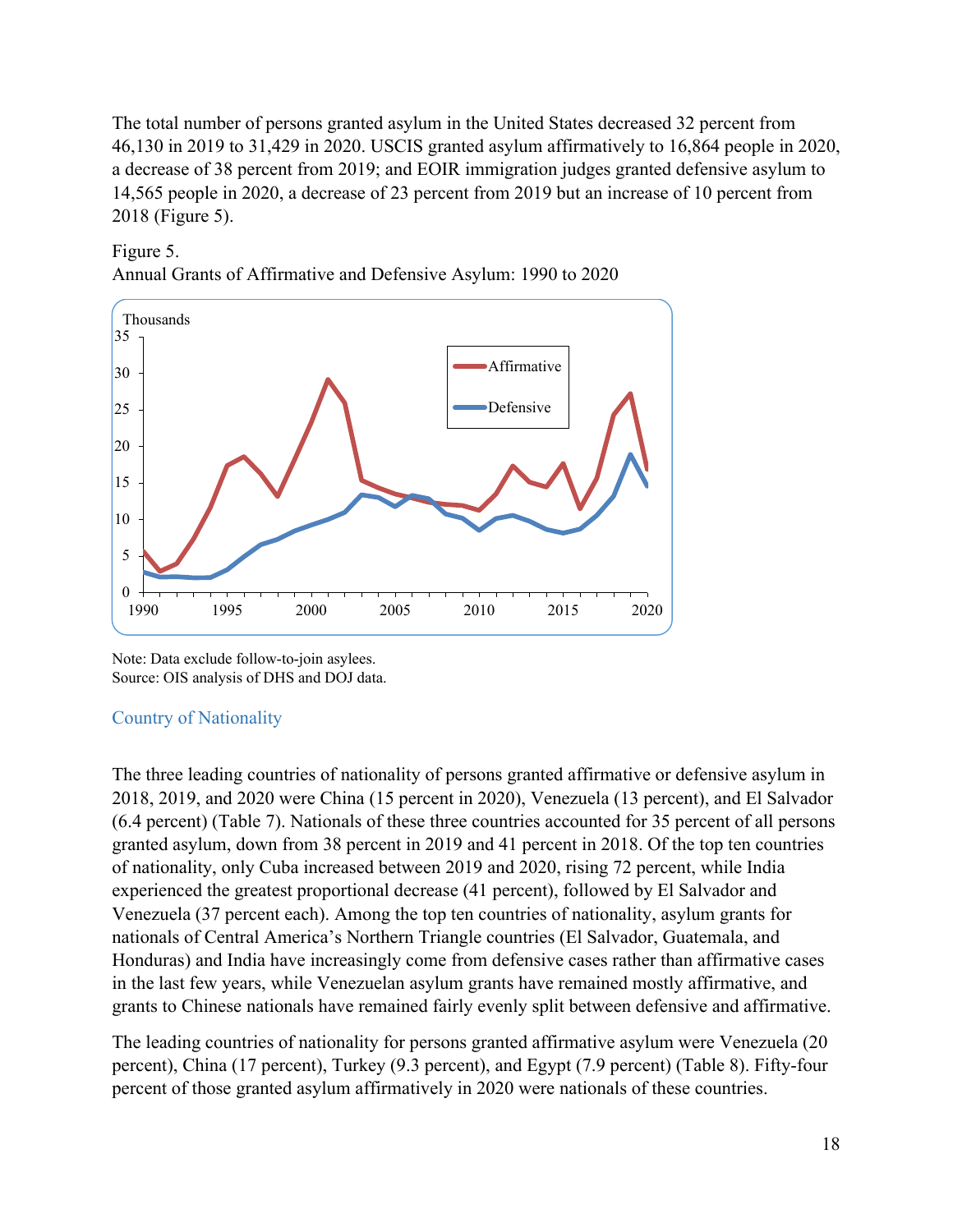The leading countries of nationality for persons granted defensive asylum were China (13 percent), El Salvador (12 percent), Guatemala (10 percent), and Cuba (8.4 percent) (Table 9). Forty-three percent of those granted asylum defensively in 2020 were nationals of these countries.

The leading countries of nationality for follow-to-join asylees authorized for travel to the United States in 2020 were India (14 percent), China (13 percent), Eritrea (11 percent), and Turkey (6.8 percent) (Table 10). Nationals of these four countries accounted for 44 percent of all follow-tojoin derivative relatives issued travel documents allowing their travel to the United States. Additionally, 1,530 individuals were approved for derivative asylum or refugee status while residing in the United States based on a relative's refugee or asylum grant.<sup>[27](#page-18-0)</sup>

Table 7.

Individuals Granted Asylum Affirmatively or Defensively by Country of Nationality: Fiscal Years 2018 to 2020

|                                        |        | 2018    |               | 2019    | 2020   |         |
|----------------------------------------|--------|---------|---------------|---------|--------|---------|
| <b>Country</b>                         | Number | Percent | <b>Number</b> | Percent | Number | Percent |
| Total                                  | 37,511 | 100.0   | 46,130        | 100.0   | 31,429 | 100.0   |
| China, People's Republic               | 6,798  | 18.1    | 7,448         | 16.1    | 4,804  | 15.3    |
| Venezuela                              | 5,824  | 15.5    | 6,701         | 14.5    | 4,239  | 13.5    |
| El Salvador                            | 2,914  | 7.8     | 3,195         | 6.9     | 2,012  | 6.4     |
| Guatemala                              | 2,319  | 6.2     | 2,585         | 5.6     | 1,876  | 6.0     |
| Turkey                                 | 501    | 1.3     | 1,774         | 3.8     | 1,622  | 5.2     |
| Egypt                                  | 1,565  | 4.2     | 2,271         | 4.9     | 1,444  | 4.6     |
| India                                  | 1,302  | 3.5     | 2,256         | 4.9     | 1,337  | 4.3     |
| Honduras                               | 1,996  | 5.3     | 1,815         | 3.9     | 1,269  | 4.0     |
| Cuba                                   | 163    | 0.4     | 721           | 1.6     | 1,242  | 4.0     |
| Mexico                                 | 1,346  | 3.6     | 1,585         | 3.4     | 1,207  | 3.8     |
| All other countries, including unknown | 12,783 | 34.1    | 15,779        | 34.2    | 10,377 | 33.0    |

(Ranked by 2020 country of nationality)

Note: Data exclude follow-to-join asylees.

Source: Source: OIS analysis of DHS and DOJ data.

<span id="page-18-0"></span> $27$  1,490 derivative asylum grants were based on an asylee relative petition and 40 were based on a refugee family petition.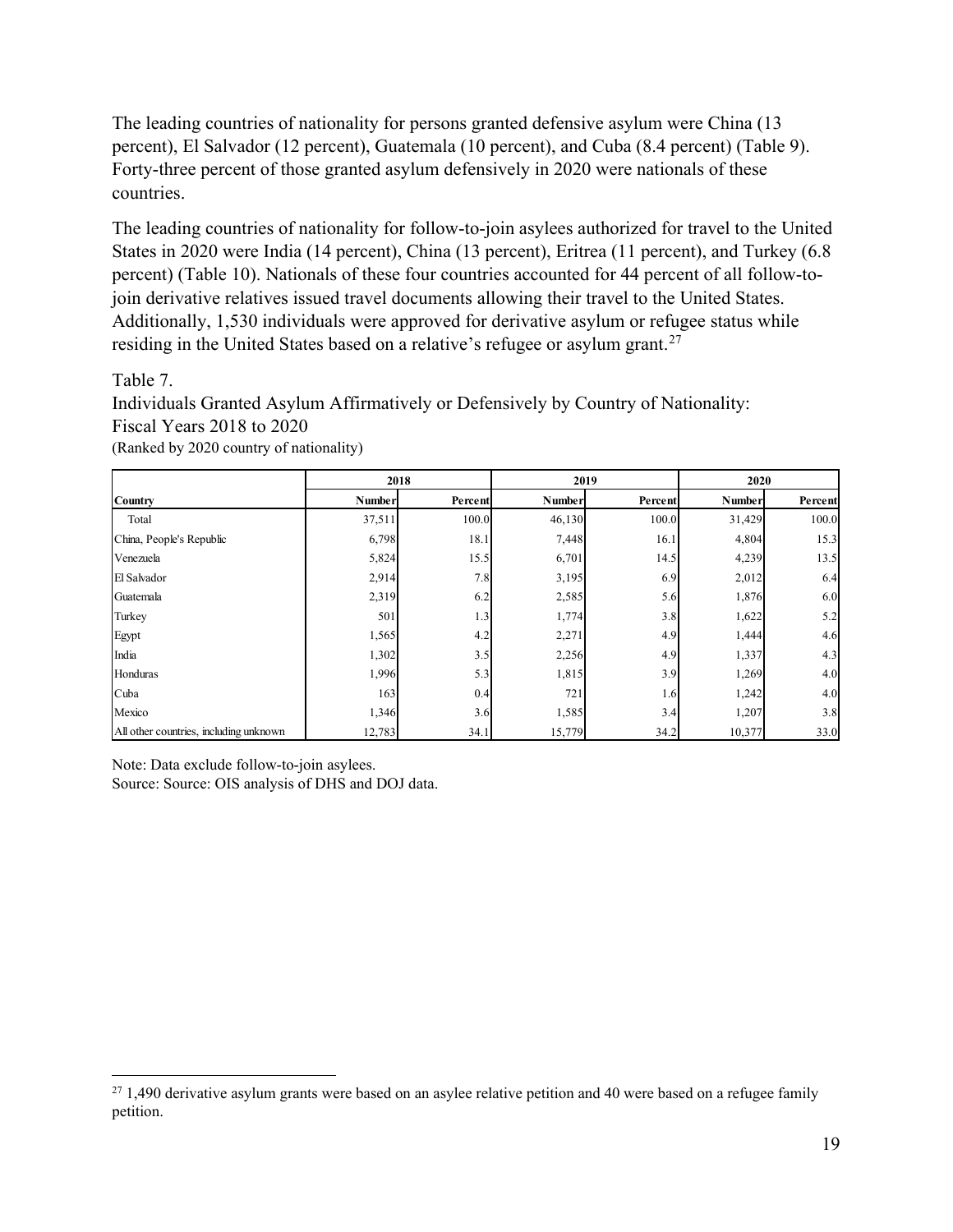#### Table 8.

|                                        | 2018   |         |        | 2019    |        | 2020    |
|----------------------------------------|--------|---------|--------|---------|--------|---------|
| <b>Country</b>                         | Number | Percent | Number | Percent | Number | Percent |
| Total                                  | 24,317 | 100.0   | 27,226 | 100.0   | 16,864 | 100.0   |
| Venezuela                              | 5,701  | 23.4    | 6,200  | 22.8    | 3,349  | 19.9    |
| China, People's Republic               | 3,750  | 15.4    | 3,989  | 14.7    | 2,855  | 16.9    |
| Turkey                                 | 475    | 2.0     | 1,714  | 6.3     | 1,568  | 9.3     |
| Egypt                                  | 1,401  | 5.8     | 2,125  | 7.8     | 1,336  | 7.9     |
| Russia                                 | 756    | 3.1     | 1,097  | 4.0     | 741    | 4.4     |
| Mexico                                 | 715    | 2.9     | 783    | 2.9     | 490    | 2.9     |
| Guatemala                              | 1,303  | 5.4     | 1,041  | 3.8     | 441    | 2.6     |
| Nigeria                                | 452    | 1.9     | 764    | 2.8     | 411    | 2.4     |
| El Salvador                            | 1,141  | 4.7     | 875    | 3.2     | 291    | 1.7     |
| Syria                                  | 545    | 2.2     | 501    | 1.8     | 286    | 1.7     |
| All other countries, including unknown | 8,078  | 33.2    | 8,137  | 29.9    | 5,096  | 30.2    |

Individuals Granted Asylum Affirmatively by Country of Nationality: Fiscal Years 2018 to 2020 (Ranked by 2020 country of nationality)

Note: Data exclude follow-to-join asylees. Source: OIS analysis of DHS data.

#### Table 9.

Individuals Granted Asylum Defensively by Country of Nationality: Fiscal Years 2018 to 2020 (Ranked by 2020 country of nationality)

|                                        | 2018          |         |               | 2019    | 2020   |         |
|----------------------------------------|---------------|---------|---------------|---------|--------|---------|
| <b>Country</b>                         | <b>Number</b> | Percent | <b>Number</b> | Percent | Number | Percent |
| Total                                  | 13,194        | 100.0   | 18,904        | 100.0   | 14,565 | 100.0   |
| China, People's Republic               | 3,048         | 23.1    | 3,459         | 18.3    | 1,949  | 13.4    |
| El Salvador                            | 1,773         | 13.4    | 2,320         | 12.3    | 1,721  | 11.8    |
| Guatemala                              | 1,016         | 7.7     | 1,544         | 8.2     | 1,435  | 9.9     |
| Cuba                                   | 161           | 1.2     | 711           | 3.8     | 1,226  | 8.4     |
| India                                  | 951           | 7.2     | 1,927         | 10.2    | 1,179  | 8.1     |
| Honduras                               | 1,181         | 9.0     | 1,291         | 6.8     | 1,013  | 7.0     |
| Venezuela                              | 123           | 0.9     | 501           | 2.7     | 890    | 6.1     |
| Mexico                                 | 631           | 4.8     | 802           | 4.2     | 717    | 4.9     |
| Cameroon                               | 312           | 2.4     | 659           | 3.5     | 591    | 4.1     |
| Nicaragua                              | 35            | 0.3     | 357           | 1.9     | 364    | 2.5     |
| All other countries, including unknown | 3,963         | 30.0    | 5,333         | 28.2    | 3,480  | 23.9    |

Note: Data exclude follow-to-join asylees. Source: OIS analysis of DOJ data.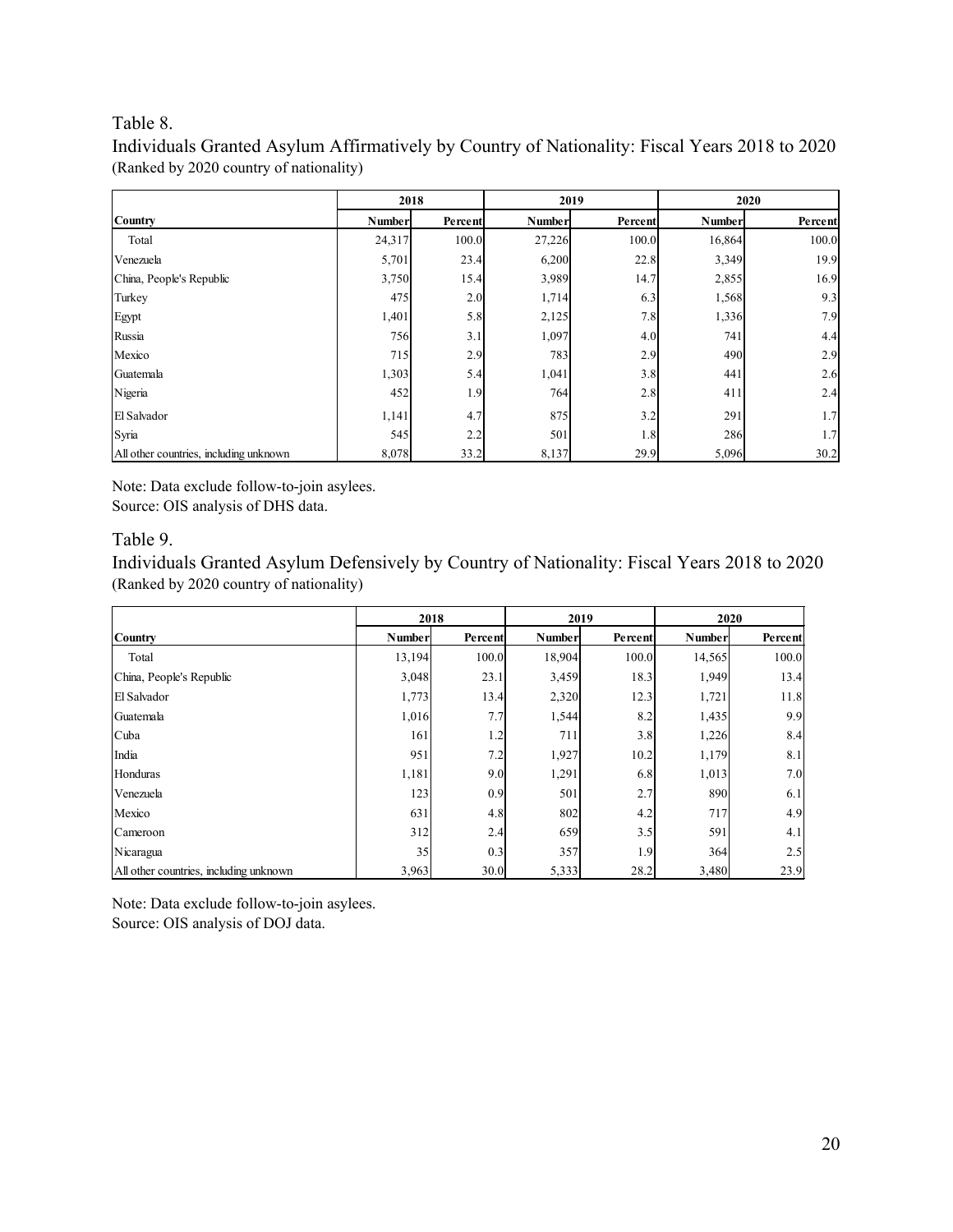# Table 10. Follow-to-join Asylee Travel Documents Issued by Country of Nationality: Fiscal Years 2018 to 2020 (Ranked by 2020 country of nationality)

|                                        | 2018   |         | 2019   |         | 2020   |         |
|----------------------------------------|--------|---------|--------|---------|--------|---------|
| <b>Country</b>                         | Number | Percent | Number | Percent | Number | Percent |
| Total                                  | 6,107  | 100.0   | 6,253  | 100.0   | 2,528  | 100.0   |
| India                                  | 526    | 8.6     | 610    | 9.8     | 342    | 13.5    |
| China, People's Republic               | 1,625  | 26.6    | 1,478  | 23.6    | 327    | 12.9    |
| Eritrea                                | 199    | 3.3     | 503    | 8.0     | 266    | 10.5    |
| Turkey                                 | 15     | 0.2     | 126    | 2.0     | 171    | 6.8     |
| Guatemala                              | 371    | 6.1     | 334    | 5.3     | 127    | 5.0     |
| Egypt                                  | 132    | 2.2     | 226    | 3.6     | 113    | 4.5     |
| Ethiopia                               | 287    | 4.7     | 190    | 3.0     | 98     | 3.9     |
| El Salvador                            | 335    | 5.5     | 169    | 2.7     | 84     | 3.3     |
| Nepal                                  | 466    | 7.6     | 277    | 4.4     | 76     | 3.0     |
| Syria                                  | 87     | 1.4     | 140    | 2.2     | 60     | 2.4     |
| All other countries, including unknown | 2,064  | 33.8    | 2,200  | 35.2    | 864    | 34.2    |

Source: OIS analysis of DHS and DOS data.

## Age, Sex, and Marital Status

In 2020, 61 percent of persons granted affirmative asylum were between the ages of 18 and 44 (Table 11). The median age of asylees has increased in recent years from a low of 24 years old in 2017 to 32 years in 2020, closer to the median age of the native-born population (36 years). Fifty-one percent were male, and 58 percent of adults were married. Just over half (52 percent) of follow-to-join beneficiaries were under the age of 18. The median age of follow-to-join beneficiaries was 17 years (Table 12). Data on marital status are not available for this group.

#### State of Residence

In 2020, the leading states of residence for individuals granted asylum affirmatively were California (34 percent), New Jersey (9.5 percent), and Florida (9.3 percent) (Table 13). More than half (52 percent) of individuals granted affirmative asylum in 2020 resided in these three states. Per capita, the leading areas include New Jersey and California, with approximately 17 and 14 recipients per 100,000 residents, respectively.

State of residence data are not available for defensive or follow-to-join asylees.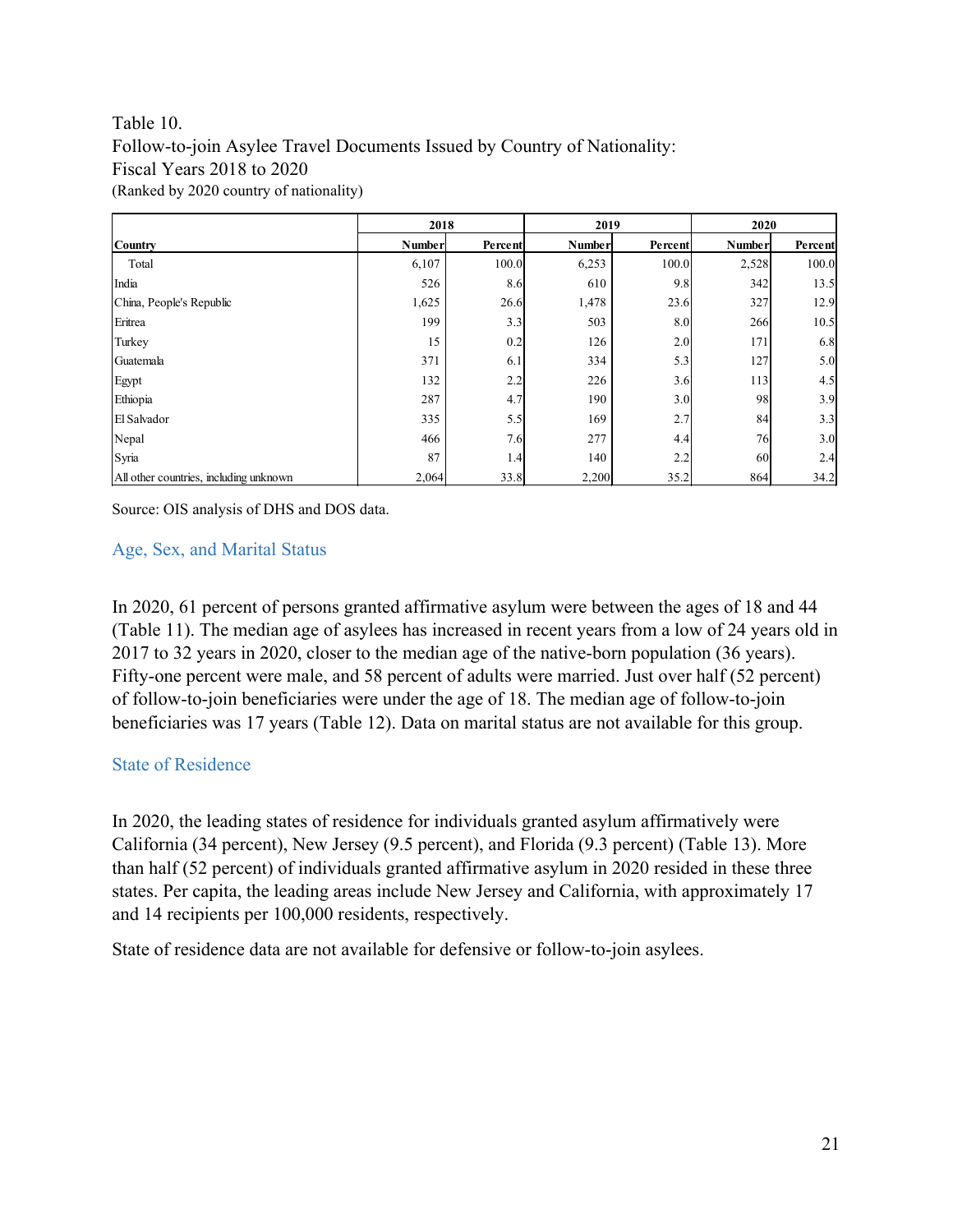# Table 11.

| Individuals Granted Asylum Affirmatively by Age, Sex, and Marital Status: |  |  |
|---------------------------------------------------------------------------|--|--|
| Fiscal Years 2018 to 2020                                                 |  |  |

|                       | 2018          |         |               | 2019    | 2020   |         |
|-----------------------|---------------|---------|---------------|---------|--------|---------|
| Characteristic        | <b>Number</b> | Percent | <b>Number</b> | Percent | Number | Percent |
| AGE                   |               |         |               |         |        |         |
| Total                 | 24,317        | 100.0   | 27,226        | 100.0   | 16,864 | 100.0   |
| 0 to 17 years         | 5,677         | 23.3    | 6,019         | 22.1    | 3,515  | 20.8    |
| 18 to 24 years        | 3,883         | 16.0    | 3,768         | 13.8    | 1,982  | 11.8    |
| 25 to 34 years        | 6,333         | 26.0    | 6,977         | 25.6    | 4,235  | 25.1    |
| 35 to 44 years        | 5,172         | 21.3    | 6,284         | 23.1    | 4,102  | 24.3    |
| 45 to 54 years        | 2,286         | 9.4     | 2,878         | 10.6    | 2,072  | 12.3    |
| 55 to 64 years        | 700           | 2.9     | 1,001         | 3.7     | 733    | 4.3     |
| 65 and over           | 266           | 1.1     | 299           | 1.1     | 225    | 1.3     |
| <b>Sex</b>            |               |         |               |         |        |         |
| Total                 | 24,317        | 100.0   | 27,226*       | 100.0   | 16,864 | 100.0   |
| Female                | 11,925        | 49.0    | 13,340        | 49.0    | 8,241  | 48.9    |
| Male                  | 12,392        | 51.0    | 13,884        | 51.0    | 8,623  | 51.1    |
| <b>MARITAL STATUS</b> |               |         |               |         |        |         |
| Total                 | 24,317        | 100.0   | 27,226        | 100.0   | 16,864 | 100.0   |
| Married               | 9,684         | 39.8    | 11,617        | 42.7    | 7,738  | 45.9    |
| Single                | 13,541        | 55.7    | 14,232        | 52.3    | 8,218  | 48.7    |
| Other**               | 1,092         | 4.5     | 1,377         | 5.1     | 908    | 5.4     |

- Represents zero or rounds to zero.

\* Includes 2 persons of unknown sex.

\*\* Includes persons who were divorced, separated, widowed, or of unknown marital status.

Note: Data exclude follow-to-join asylees.

Source: OIS analysis of DHS data.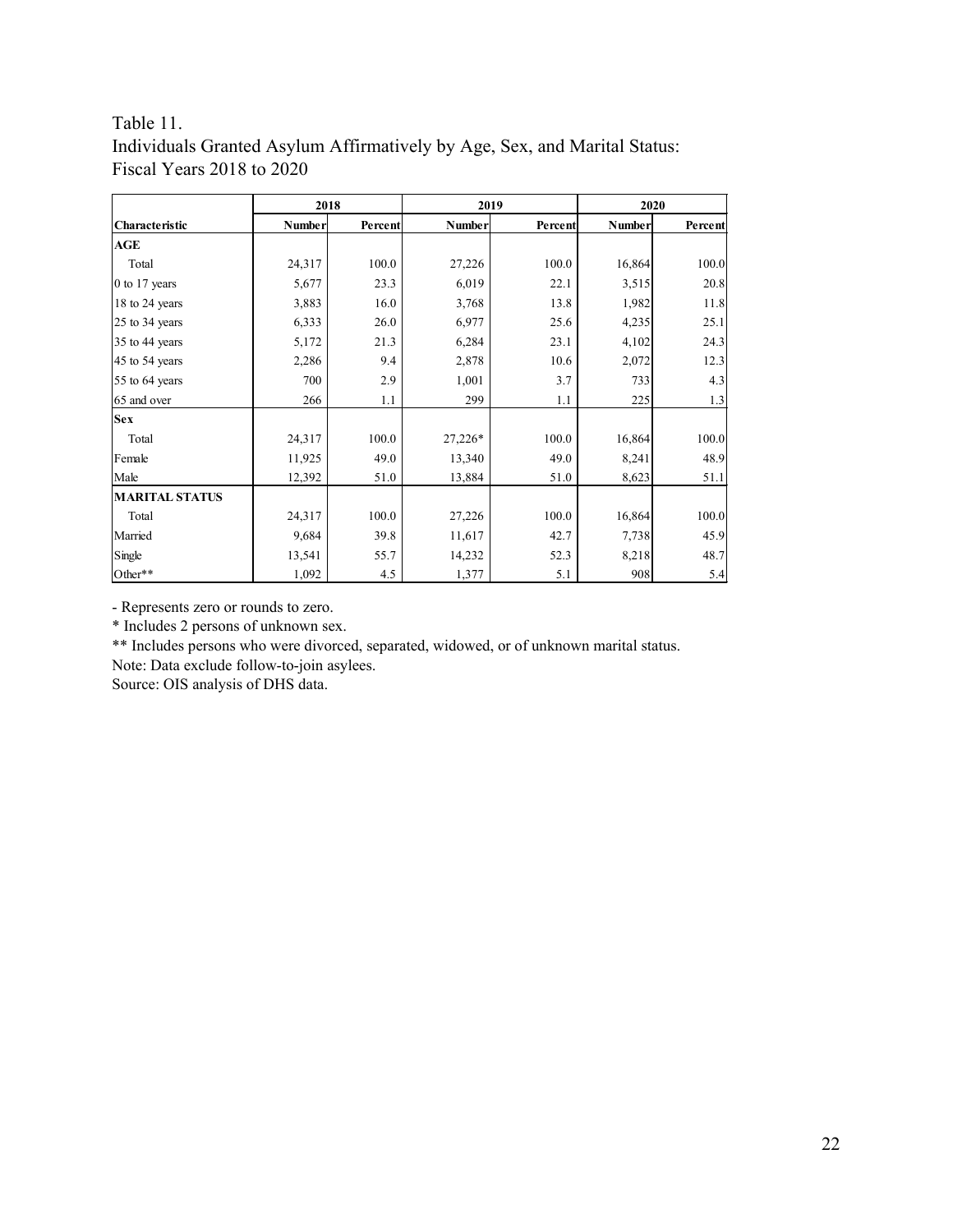## Table 12. Follow-to-join Asylee Travel Documents Issued by Age and Sex: Fiscal Years 2018 to 2020

|                       |               | 2018    |               | 2019    |               | 2020    |
|-----------------------|---------------|---------|---------------|---------|---------------|---------|
| <b>Characteristic</b> | <b>Number</b> | Percent | <b>Number</b> | Percent | <b>Number</b> | Percent |
| AGE                   |               |         |               |         |               |         |
| Total                 | 6,107         | 100.0   | 6,253         | 100.0   | 2,528         | 100.0   |
| 0 to 17 years         | 3,174         | 52.0    | 3,056         | 48.9    | 1,307         | 51.7    |
| 18 to 24 years        | 1,135         | 18.6    | 1,199         | 19.2    | 448           | 17.7    |
| 25 to 34 years        | 645           | 10.6    | 646           | 10.3    | 274           | 10.8    |
| 35 to 44 years        | 610           | 10.0    | 677           | 10.8    | 288           | 11.4    |
| 45 to 54 years        | 396           | 6.5     | 471           | 7.5     | 155           | 6.1     |
| 55 to 64 years        | 132           | 2.2     | 172           | 2.8     | 43            | 1.7     |
| 65 and over           | 15            | 0.2     | 32            | 0.5     | 13            | 0.5     |
| <b>SEX</b>            |               |         |               |         |               |         |
| Total                 | 6,107         | 100.0   | 6,253         | 100.0   | 2,528         | 100.0   |
| Female                | 3,364         | 55.1    | 3,311         | 53.0    | 1,363         | 53.9    |
| Male                  | 2,737         | 44.8    | 2,910         | 46.5    | 1,135         | 44.9    |
| Unknown               | 6             | 0.1     | 32            | 0.5     | 30            | 1.2     |

Source: OIS analysis of DHS and DOS data.

## Table 13.

Individuals Granted Asylum Affirmatively by State of Residence: Fiscal Years 2018 to 2020 (Ranked by 2020 state of residence)

|                           |               | 2018    |               | 2019    |        | 2020    |  |
|---------------------------|---------------|---------|---------------|---------|--------|---------|--|
| <b>State of residence</b> | <b>Number</b> | Percent | <b>Number</b> | Percent | Number | Percent |  |
| Total                     | 24,317        | 100.0   | 27,226        | 100.0   | 16,864 | 100.0   |  |
| California                | 8,092         | 33.3    | 9,205         | 33.8    | 5,656  | 33.5    |  |
| New Jersey                | 1,340         | 5.5     | 2,544         | 9.3     | 1,609  | 9.5     |  |
| Florida                   | 3,069         | 12.6    | 2,469         | 9.1     | 1,563  | 9.3     |  |
| Texas                     | 1,583         | 6.5     | 1,798         | 6.6     | 916    | 5.4     |  |
| Illinois                  | 890           | 3.7     | 1,454         | 5.3     | 868    | 5.1     |  |
| New York                  | 2,021         | 8.3     | 2,125         | 7.8     | 841    | 5.0     |  |
| Pennsylvania              | 567           | 2.3     | 773           | 2.8     | 451    | 2.7     |  |
| Ohio                      | 245           | 1.0     | 643           | 2.4     | 441    | 2.6     |  |
| Indiana                   | 287           | 1.2     | 650           | 2.4     | 418    | 2.5     |  |
| Washington                | 394           | 1.6     | 484           | 1.8     | 334    | 2.0     |  |
| Other                     | 5,829         | 24.0    | 5,081         | 18.7    | 3,767  | 22.3    |  |

Note: Data exclude follow-to-join asylees. Source: OIS analysis of DHS data.

## Naturalization of Asylees

Eighty-three percent of those granted affirmative asylum from 2009 to 2018 gained LPR status by the end of 2020. Similar to refugees, asylees have some of the highest naturalization rates of